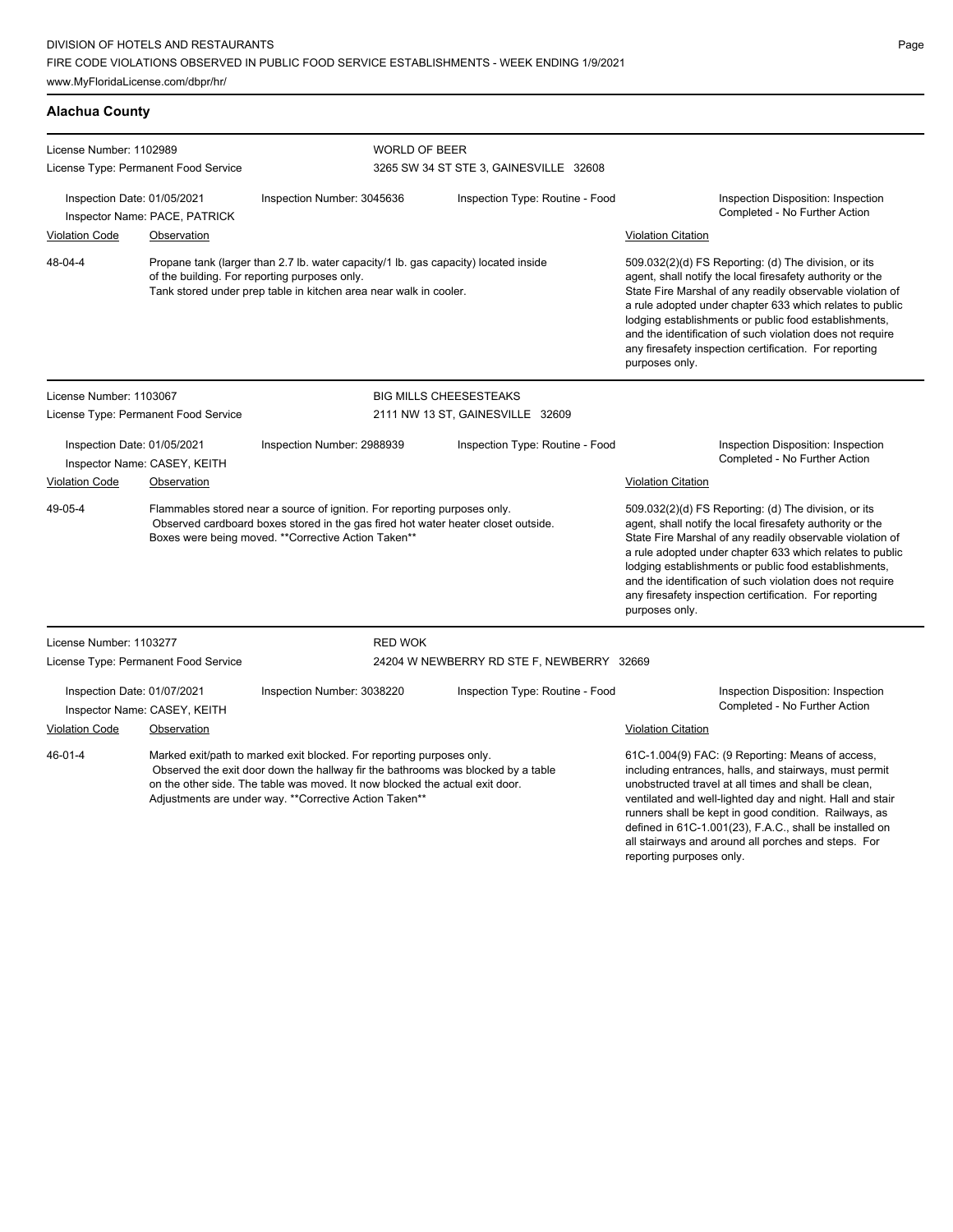## **Bay County**

| License Number: 1305392<br>License Type: Permanent Food Service |             |                                                                                                                                                  | <b>DICK'S LAST RESORT</b><br>16210 FRONT BEACH RD. PANAMA CITY BEACH 32413 |                           |                                                                                                                                                                                                                                                                                                                                                                  |  |  |
|-----------------------------------------------------------------|-------------|--------------------------------------------------------------------------------------------------------------------------------------------------|----------------------------------------------------------------------------|---------------------------|------------------------------------------------------------------------------------------------------------------------------------------------------------------------------------------------------------------------------------------------------------------------------------------------------------------------------------------------------------------|--|--|
| Inspection Date: 01/08/2021<br>Inspector Name: LYNN, NICKOLAS   |             | Inspection Number: 3074821                                                                                                                       | Inspection Type: Complaint Full                                            |                           | Inspection Disposition: Administrative<br>complaint recommended                                                                                                                                                                                                                                                                                                  |  |  |
| <b>Violation Code</b>                                           | Observation |                                                                                                                                                  |                                                                            | <b>Violation Citation</b> |                                                                                                                                                                                                                                                                                                                                                                  |  |  |
| 45-02-4                                                         |             | Portable fire extinguisher gauge in red zone. For reporting purposes only. Fire<br>extinguisher near server station make table in recharge zone. |                                                                            |                           | 509.032(2)(d) FS Reporting: (d) The division, or its<br>agent, shall notify the local firesafety authority or the<br>State Fire Marshal of any readily observable violation of<br>a rule adopted under chapter 633 which relates to public<br>lodging establishments or public food establishments,<br>and the identification of such violation does not require |  |  |

any firesafety inspection certification. For reporting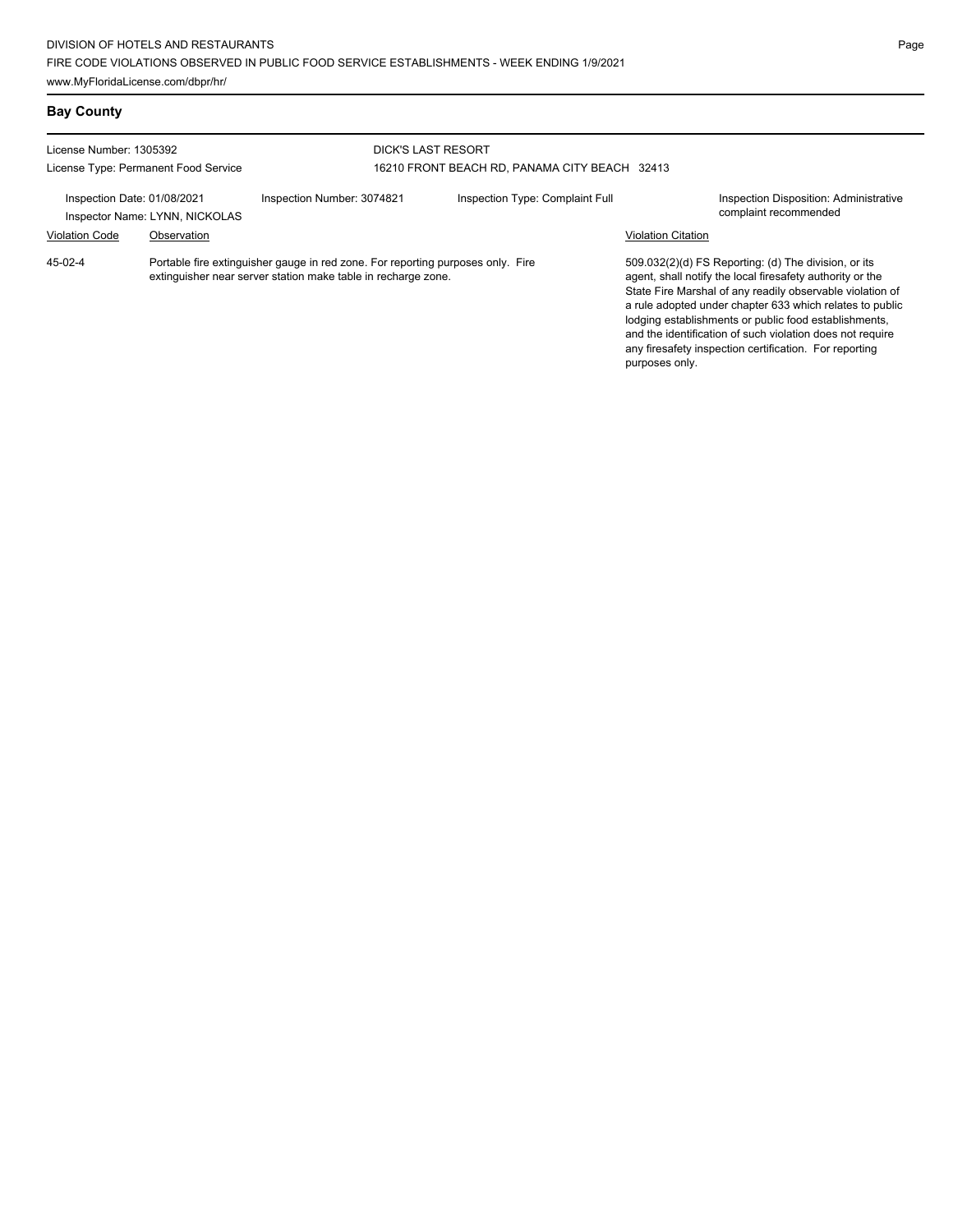### **Bradford County**

| License Number: 1400206<br>License Type: Permanent Food Service |                                                                                                                  | <b>KRYSTAL</b><br>582 N TEMPLE AVE, STARKE 32091 |  |                                 |                           |                                                                                                                                                                                                                                                                                                                                                                                                                            |
|-----------------------------------------------------------------|------------------------------------------------------------------------------------------------------------------|--------------------------------------------------|--|---------------------------------|---------------------------|----------------------------------------------------------------------------------------------------------------------------------------------------------------------------------------------------------------------------------------------------------------------------------------------------------------------------------------------------------------------------------------------------------------------------|
| Inspection Date: 01/08/2021                                     | Inspector Name: DOTY, JOSEPH                                                                                     | Inspection Number: 3050935                       |  | Inspection Type: Routine - Food |                           | <b>Inspection Disposition: Administrative</b><br>complaint recommended                                                                                                                                                                                                                                                                                                                                                     |
| <b>Violation Code</b>                                           | Observation                                                                                                      |                                                  |  |                                 | <b>Violation Citation</b> |                                                                                                                                                                                                                                                                                                                                                                                                                            |
| 45-02-4                                                         | Portable fire extinguisher gauge in red zone. For reporting purposes only.<br>Fire extinguisher near ice machine |                                                  |  |                                 |                           | 509.032(2)(d) FS Reporting: (d) The division, or its<br>agent, shall notify the local firesafety authority or the<br>State Fire Marshal of any readily observable violation of<br>a rule adopted under chapter 633 which relates to public<br>lodging establishments or public food establishments,<br>and the identification of such violation does not require<br>any firesafety inspection certification. For reporting |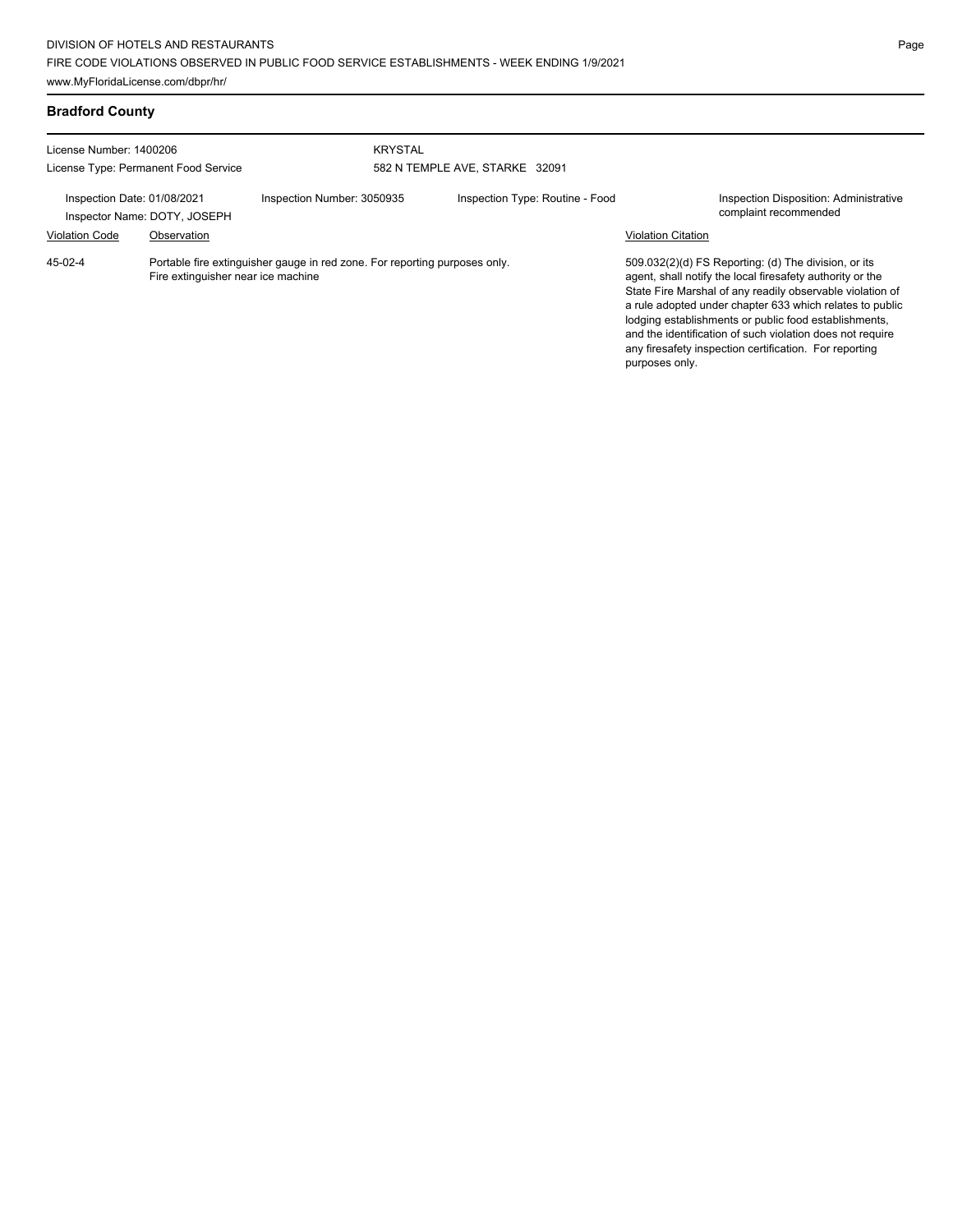# **Brevard County**

| License Number: 1504973                                                                                       |                                                              |                                                                            | WAFFLE HOUSE #1266                     |                                                                                                                                                                                                                                                                                                                                                                                                                                              |  |  |  |
|---------------------------------------------------------------------------------------------------------------|--------------------------------------------------------------|----------------------------------------------------------------------------|----------------------------------------|----------------------------------------------------------------------------------------------------------------------------------------------------------------------------------------------------------------------------------------------------------------------------------------------------------------------------------------------------------------------------------------------------------------------------------------------|--|--|--|
|                                                                                                               | License Type: Permanent Food Service                         |                                                                            | 3665 N ATLANTIC AVE, COCOA BEACH 32931 |                                                                                                                                                                                                                                                                                                                                                                                                                                              |  |  |  |
| Inspection Date: 01/05/2021<br>Inspector Name: HICKS, GEORGE RANDY                                            |                                                              | Inspection Number: 3057522                                                 | Inspection Type: Routine - Food        | Inspection Disposition: Inspection<br>Completed - No Further Action                                                                                                                                                                                                                                                                                                                                                                          |  |  |  |
| <b>Violation Code</b>                                                                                         | Observation                                                  |                                                                            |                                        | <b>Violation Citation</b>                                                                                                                                                                                                                                                                                                                                                                                                                    |  |  |  |
| 45-02-4                                                                                                       |                                                              | Portable fire extinguisher gauge in red zone. For reporting purposes only. |                                        | 509.032(2)(d) FS Reporting: (d) The division, or its<br>agent, shall notify the local firesafety authority or the<br>State Fire Marshal of any readily observable violation of<br>a rule adopted under chapter 633 which relates to public<br>lodging establishments or public food establishments,<br>and the identification of such violation does not require<br>any firesafety inspection certification. For reporting<br>purposes only. |  |  |  |
| License Number: 1505589                                                                                       |                                                              | <b>SUSHI FACTORY</b>                                                       |                                        |                                                                                                                                                                                                                                                                                                                                                                                                                                              |  |  |  |
|                                                                                                               | License Type: Permanent Food Service                         |                                                                            | 3700 N WICKHAM RD, MELBOURNE 32935     |                                                                                                                                                                                                                                                                                                                                                                                                                                              |  |  |  |
|                                                                                                               | Inspection Date: 01/07/2021<br>Inspector Name: MITTEN, JAMES | Inspection Number: 3005990                                                 | Inspection Type: Routine - Food        | Inspection Disposition: Inspection<br>Completed - No Further Action                                                                                                                                                                                                                                                                                                                                                                          |  |  |  |
| Violation Code                                                                                                | Observation                                                  |                                                                            |                                        | <b>Violation Citation</b>                                                                                                                                                                                                                                                                                                                                                                                                                    |  |  |  |
| $45 - 02 - 4$<br>Portable fire extinguisher gauge in red zone. For reporting purposes only.<br>Side prep area |                                                              |                                                                            |                                        | 509.032(2)(d) FS Reporting: (d) The division, or its<br>agent, shall notify the local firesafety authority or the<br>State Fire Marshal of any readily observable violation of<br>a rule adopted under chapter 633 which relates to public<br>lodging establishments or public food establishments,<br>and the identification of such violation does not require<br>any firesafety inspection certification. For reporting                   |  |  |  |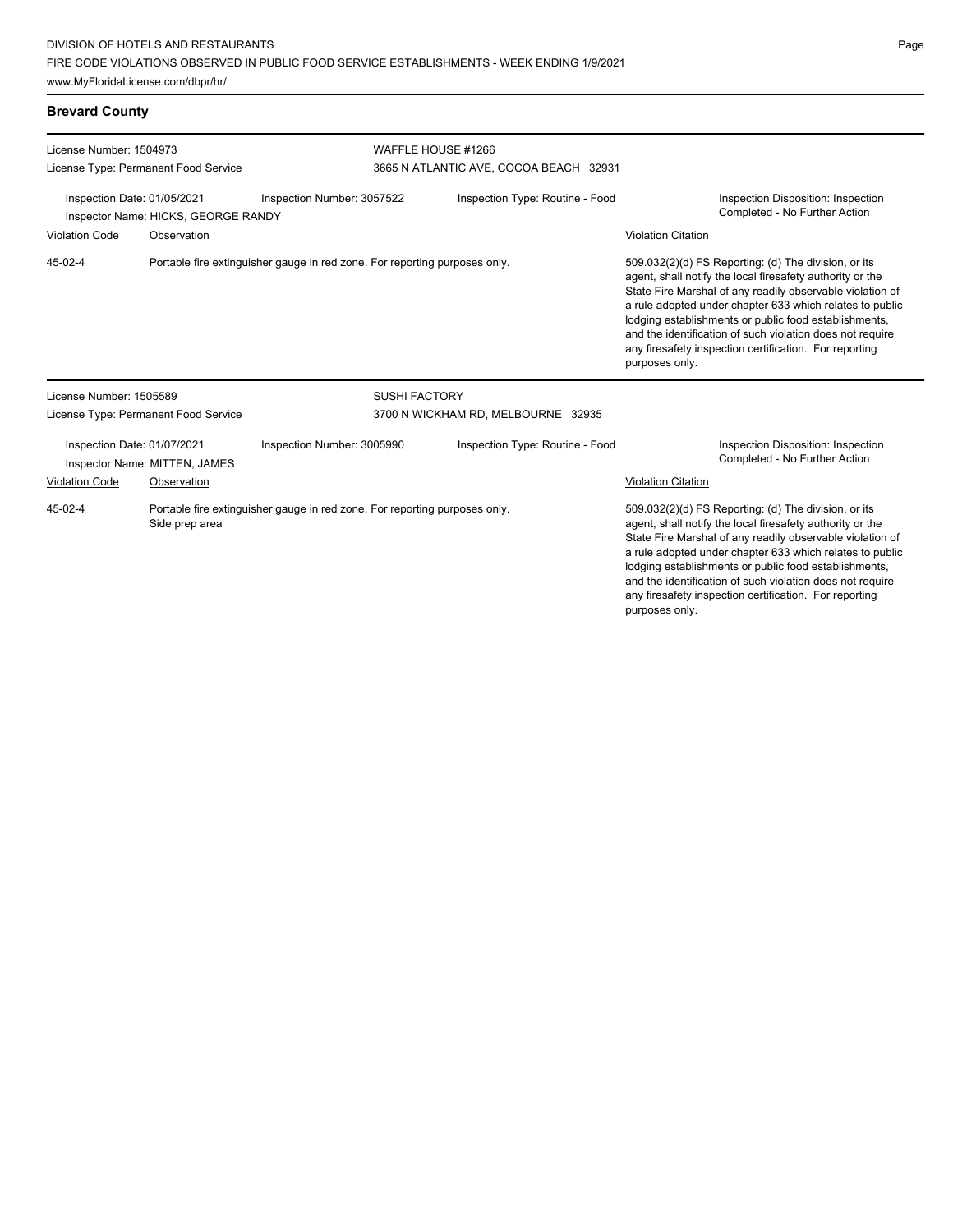### **Broward County**

| License Number: 1622992 |                                                                        |                                                                                                                                                                                                                                                                                                                                                                                                                                  | <b>TIJUANA FLATS BURRITO CO</b>                                                                                                                                                                                                                                                                                                                                                                                                              |                                                                                                                                                                                                                                                                                                                                                                                                                                              |  |  |  |
|-------------------------|------------------------------------------------------------------------|----------------------------------------------------------------------------------------------------------------------------------------------------------------------------------------------------------------------------------------------------------------------------------------------------------------------------------------------------------------------------------------------------------------------------------|----------------------------------------------------------------------------------------------------------------------------------------------------------------------------------------------------------------------------------------------------------------------------------------------------------------------------------------------------------------------------------------------------------------------------------------------|----------------------------------------------------------------------------------------------------------------------------------------------------------------------------------------------------------------------------------------------------------------------------------------------------------------------------------------------------------------------------------------------------------------------------------------------|--|--|--|
|                         | License Type: Permanent Food Service                                   |                                                                                                                                                                                                                                                                                                                                                                                                                                  | 12598 PINES BLVD #106, PEMBROKE PINES 33027                                                                                                                                                                                                                                                                                                                                                                                                  |                                                                                                                                                                                                                                                                                                                                                                                                                                              |  |  |  |
|                         | Inspection Date: 01/08/2021<br>Inspector Name: MARTINEZ, RHEANNE       | Inspection Number: 3047920                                                                                                                                                                                                                                                                                                                                                                                                       | Inspection Type: Routine - Food                                                                                                                                                                                                                                                                                                                                                                                                              | Inspection Disposition: Inspection<br>Completed - No Further Action                                                                                                                                                                                                                                                                                                                                                                          |  |  |  |
| <b>Violation Code</b>   | <b>Observation</b>                                                     |                                                                                                                                                                                                                                                                                                                                                                                                                                  |                                                                                                                                                                                                                                                                                                                                                                                                                                              | <b>Violation Citation</b>                                                                                                                                                                                                                                                                                                                                                                                                                    |  |  |  |
| 45-02-4                 |                                                                        | Portable fire extinguisher gauge in red zone. For reporting purposes only.<br>Observed fire extinguisher by rear kitchen door in recharge zone.                                                                                                                                                                                                                                                                                  | 509.032(2)(d) FS Reporting: (d) The division, or its<br>agent, shall notify the local firesafety authority or the<br>State Fire Marshal of any readily observable violation of<br>a rule adopted under chapter 633 which relates to public<br>lodging establishments or public food establishments,<br>and the identification of such violation does not require<br>any firesafety inspection certification. For reporting<br>purposes only. |                                                                                                                                                                                                                                                                                                                                                                                                                                              |  |  |  |
| License Number: 1618058 |                                                                        | <b>JRM CARIBBEAN CUISINE</b>                                                                                                                                                                                                                                                                                                                                                                                                     |                                                                                                                                                                                                                                                                                                                                                                                                                                              |                                                                                                                                                                                                                                                                                                                                                                                                                                              |  |  |  |
|                         | License Type: Permanent Food Service                                   |                                                                                                                                                                                                                                                                                                                                                                                                                                  | 1519 NE 4 AVE, FORT LAUDERDALE 33304                                                                                                                                                                                                                                                                                                                                                                                                         |                                                                                                                                                                                                                                                                                                                                                                                                                                              |  |  |  |
|                         | Inspection Date: 01/04/2021<br>Inspector Name: BRANN, JUSTIN           | Inspection Number: 3072020                                                                                                                                                                                                                                                                                                                                                                                                       | Inspection Type: Routine - Food                                                                                                                                                                                                                                                                                                                                                                                                              | Inspection Disposition: Emergency<br>order recommended                                                                                                                                                                                                                                                                                                                                                                                       |  |  |  |
| <b>Violation Code</b>   | Observation                                                            |                                                                                                                                                                                                                                                                                                                                                                                                                                  |                                                                                                                                                                                                                                                                                                                                                                                                                                              | <b>Violation Citation</b>                                                                                                                                                                                                                                                                                                                                                                                                                    |  |  |  |
| 46-01-4                 |                                                                        | Marked exit/path to marked exit blocked by take out containers. Operator removed<br>and cleared exit. For reporting purposes only. ** Corrected On-Site**                                                                                                                                                                                                                                                                        |                                                                                                                                                                                                                                                                                                                                                                                                                                              | 61C-1.004(9) FAC: (9 Reporting: Means of access,<br>including entrances, halls, and stairways, must permit<br>unobstructed travel at all times and shall be clean,<br>ventilated and well-lighted day and night. Hall and stair<br>runners shall be kept in good condition. Railways, as<br>defined in 61C-1.001(23), F.A.C., shall be installed on<br>all stairways and around all porches and steps. For<br>reporting purposes only.       |  |  |  |
| 47-01-4                 |                                                                        | Observed spliced electrical wires next to television in dining room. Inspector will<br>send inspection report to Fire Marshall for review. For reporting purposes only.                                                                                                                                                                                                                                                          |                                                                                                                                                                                                                                                                                                                                                                                                                                              | 509.032(2)(d) FS Reporting: (d) The division, or its<br>agent, shall notify the local firesafety authority or the<br>State Fire Marshal of any readily observable violation of<br>a rule adopted under chapter 633 which relates to public<br>lodging establishments or public food establishments,<br>and the identification of such violation does not require<br>any firesafety inspection certification. For reporting<br>purposes only. |  |  |  |
| 47-01-4                 | Extended**                                                             | - From initial inspection : Observed spliced electrical wires next to television in<br>dining room. Inspector will send inspection report to Fire Marshall for review. For<br>reporting purposes only. - From follow-up inspection 2021-01-05: Observed<br>spliced electrical wires next to television in dining room. Inspector will send<br>inspection report to Fire Marshall for review. For reporting purposes only. **Time |                                                                                                                                                                                                                                                                                                                                                                                                                                              | 509.032(2)(d) FS Reporting: (d) The division, or its<br>agent, shall notify the local firesafety authority or the<br>State Fire Marshal of any readily observable violation of<br>a rule adopted under chapter 633 which relates to public<br>lodging establishments or public food establishments,<br>and the identification of such violation does not require<br>any firesafety inspection certification. For reporting<br>purposes only. |  |  |  |
| License Number: 1612991 |                                                                        |                                                                                                                                                                                                                                                                                                                                                                                                                                  | PEOPLES CHOICE RESTAURANT                                                                                                                                                                                                                                                                                                                                                                                                                    |                                                                                                                                                                                                                                                                                                                                                                                                                                              |  |  |  |
|                         | License Type: Permanent Food Service                                   |                                                                                                                                                                                                                                                                                                                                                                                                                                  | 1431 NW 31 AVE, FORT LAUDERDALE 33311-5000                                                                                                                                                                                                                                                                                                                                                                                                   |                                                                                                                                                                                                                                                                                                                                                                                                                                              |  |  |  |
|                         | Inspection Date: 01/05/2021<br>Inspector Name: MATTIELLO-ATASSI, MARIA | Inspection Number: 3056739                                                                                                                                                                                                                                                                                                                                                                                                       | Inspection Type: Routine - Food                                                                                                                                                                                                                                                                                                                                                                                                              | Inspection Disposition: Inspection<br>Completed - No Further Action                                                                                                                                                                                                                                                                                                                                                                          |  |  |  |
| <b>Violation Code</b>   | Observation                                                            |                                                                                                                                                                                                                                                                                                                                                                                                                                  |                                                                                                                                                                                                                                                                                                                                                                                                                                              | <b>Violation Citation</b>                                                                                                                                                                                                                                                                                                                                                                                                                    |  |  |  |
| 45-02-4                 | Extinguisher by reach in freezer in kitchen.                           | Portable fire extinguisher gauge in red zone. For reporting purposes only. At                                                                                                                                                                                                                                                                                                                                                    |                                                                                                                                                                                                                                                                                                                                                                                                                                              | 509.032(2)(d) FS Reporting: (d) The division, or its<br>agent, shall notify the local firesafety authority or the<br>State Fire Marshal of any readily observable violation of<br>a rule adopted under chapter 633 which relates to public<br>lodging establishments or public food establishments,<br>and the identification of such violation does not require                                                                             |  |  |  |

any firesafety inspection certification. For reporting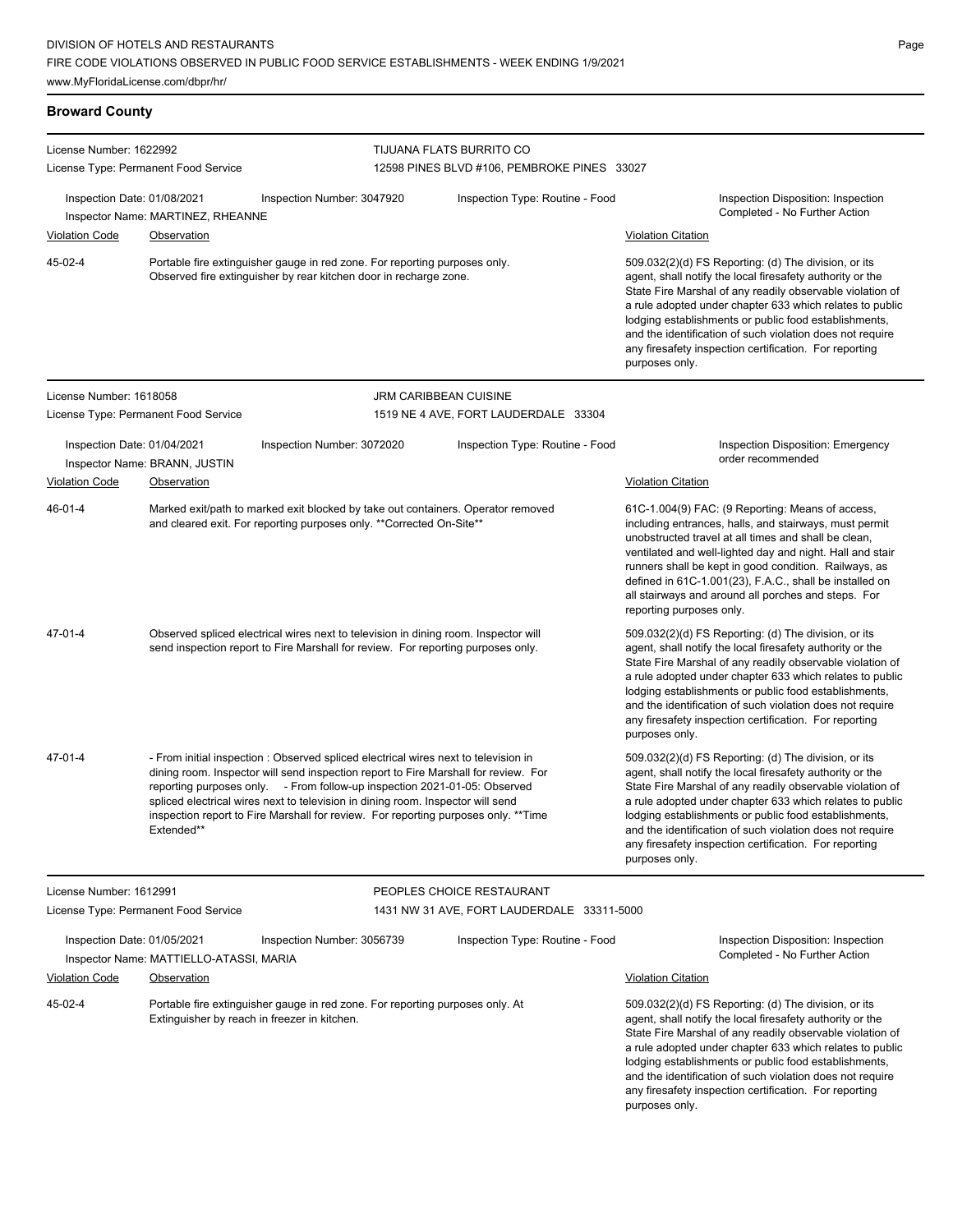### **Broward County**

| License Number: 1615087                 |                                      |                                                                                          | SHERATON SUITES PLANTATION            |                                                                                                                                                                                                                                                                                                                                                                                                                                                                                                          |  |  |
|-----------------------------------------|--------------------------------------|------------------------------------------------------------------------------------------|---------------------------------------|----------------------------------------------------------------------------------------------------------------------------------------------------------------------------------------------------------------------------------------------------------------------------------------------------------------------------------------------------------------------------------------------------------------------------------------------------------------------------------------------------------|--|--|
|                                         | License Type: Permanent Food Service |                                                                                          | 311 N UNIVERSITY DR, PLANTATION 33324 |                                                                                                                                                                                                                                                                                                                                                                                                                                                                                                          |  |  |
| Inspection Date: 01/05/2021             | Inspector Name: SMITH, CORETTA       | Inspection Number: 3066596                                                               | Inspection Type: Routine - Food       | Inspection Disposition: Warning<br>Issued                                                                                                                                                                                                                                                                                                                                                                                                                                                                |  |  |
| <b>Violation Code</b>                   | Observation                          |                                                                                          |                                       | <b>Violation Citation</b>                                                                                                                                                                                                                                                                                                                                                                                                                                                                                |  |  |
| $48 - 01 - 5$                           | For reporting purposes only.         | No current insurance inspector boiler report or boiler certificate available for boiler. |                                       | 61C-1.004(9) FAC Reporting: (9) Heating and ventilation<br>- The heating and ventilation system shall be kept in<br>good repair or be installed to maintain a minimum of 68<br>degrees Fahrenheit throughout the building. The<br>insurance inspector, s boiler report is required annually<br>for power boilers and high pressure/high temperature<br>boilers and biannually for low pressure steam or vapor<br>heating boilers and shall be posted in the boiler room.<br>For reporting purposes only. |  |  |
| License Number: 1616253                 |                                      |                                                                                          | PINE ISLAND RIDGE COUNTRY CLUB        |                                                                                                                                                                                                                                                                                                                                                                                                                                                                                                          |  |  |
|                                         | License Type: Permanent Food Service |                                                                                          | 9400 PINE RIDGE DR, DAVIE 33324-4499  |                                                                                                                                                                                                                                                                                                                                                                                                                                                                                                          |  |  |
| Inspection Date: 01/04/2021             | Inspector Name: SMITH, CORETTA       | Inspection Number: 3065632                                                               | Inspection Type: Routine - Food       | Inspection Disposition: Inspection<br>Completed - No Further Action                                                                                                                                                                                                                                                                                                                                                                                                                                      |  |  |
| Violation Code                          | Observation                          |                                                                                          |                                       | Violation Citation                                                                                                                                                                                                                                                                                                                                                                                                                                                                                       |  |  |
| 48-01-5<br>For reporting purposes only. |                                      | No current insurance inspector boiler report or boiler certificate available for boiler. |                                       | 61C-1.004(9) FAC Reporting: (9) Heating and ventilation<br>- The heating and ventilation system shall be kept in<br>good repair or be installed to maintain a minimum of 68<br>degrees Fahrenheit throughout the building. The<br>insurance inspector; s boiler report is required annually<br>for power boilers and high pressure/high temperature<br>boilers and biannually for low pressure steam or vapor<br>heating boilers and shall be posted in the boiler room.                                 |  |  |

For reporting purposes only.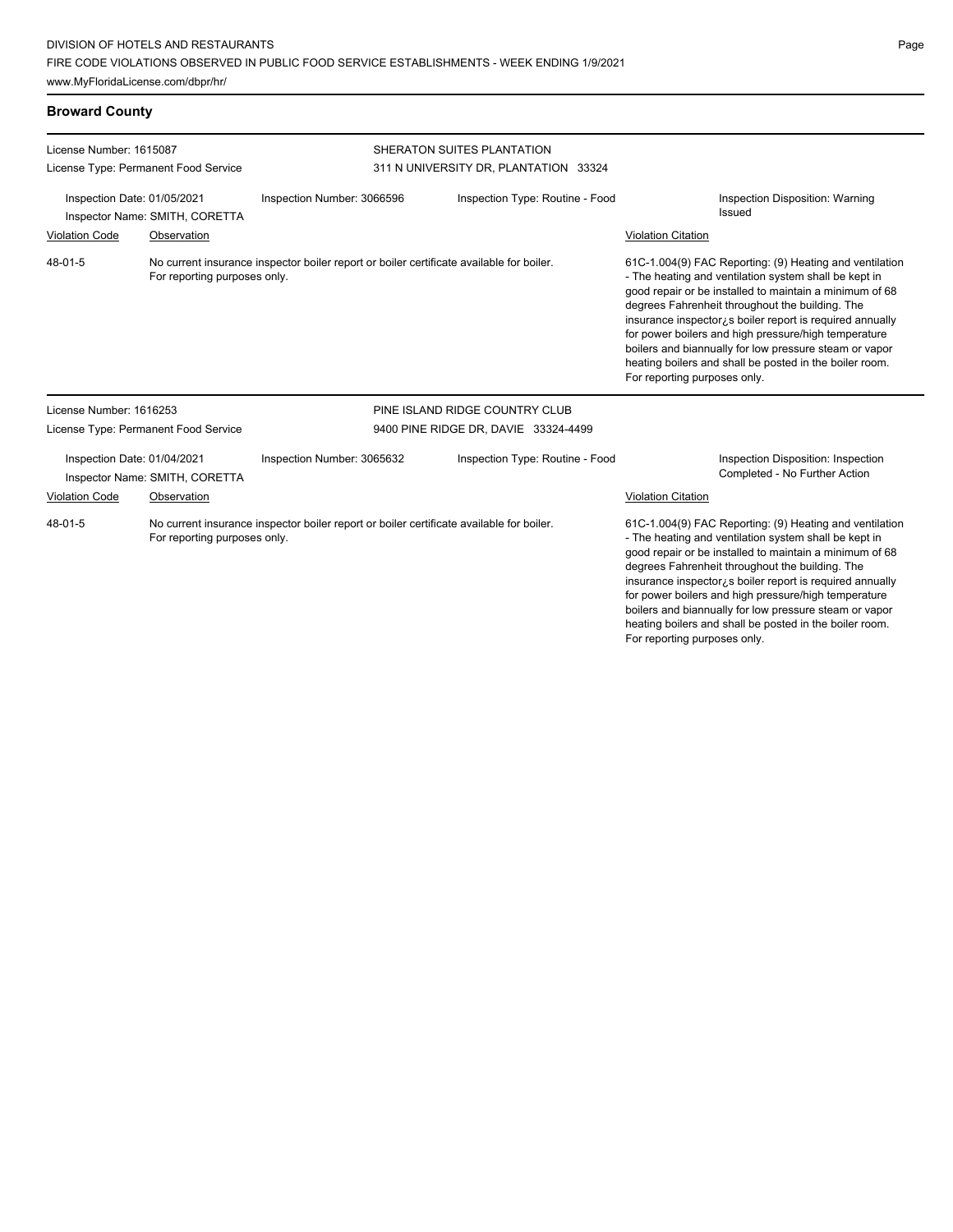# **Clay County**

| License Number: 2001222                                     |                                  |                                                                                                                                                    | PANERA BREAD 1182                        |                           |                                                                                                                                                                                                                                                                                                                                                                                                                            |  |  |
|-------------------------------------------------------------|----------------------------------|----------------------------------------------------------------------------------------------------------------------------------------------------|------------------------------------------|---------------------------|----------------------------------------------------------------------------------------------------------------------------------------------------------------------------------------------------------------------------------------------------------------------------------------------------------------------------------------------------------------------------------------------------------------------------|--|--|
| License Type: Permanent Food Service                        |                                  |                                                                                                                                                    | 1510 COUNTY RD 220, FLEMING ISLAND 32003 |                           |                                                                                                                                                                                                                                                                                                                                                                                                                            |  |  |
| Inspection Date: 01/08/2021<br>Inspector Name: BIAVA, GRANT |                                  | Inspection Number: 3051533                                                                                                                         | Inspection Type: Routine - Food          |                           | Inspection Disposition: Administrative<br>complaint recommended                                                                                                                                                                                                                                                                                                                                                            |  |  |
| <b>Violation Code</b>                                       | Observation                      |                                                                                                                                                    |                                          | <b>Violation Citation</b> |                                                                                                                                                                                                                                                                                                                                                                                                                            |  |  |
| 45-01-4                                                     | notified technician for service. | Fire alarm panel reading/in trouble. For reporting purposes only.<br>Fire panel in office is reading trouble, per manager they area aware and have |                                          |                           | 509.032(2)(d) FS Reporting: (d) The division, or its<br>agent, shall notify the local firesafety authority or the<br>State Fire Marshal of any readily observable violation of<br>a rule adopted under chapter 633 which relates to public<br>lodging establishments or public food establishments,<br>and the identification of such violation does not require<br>any firesafety inspection certification. For reporting |  |  |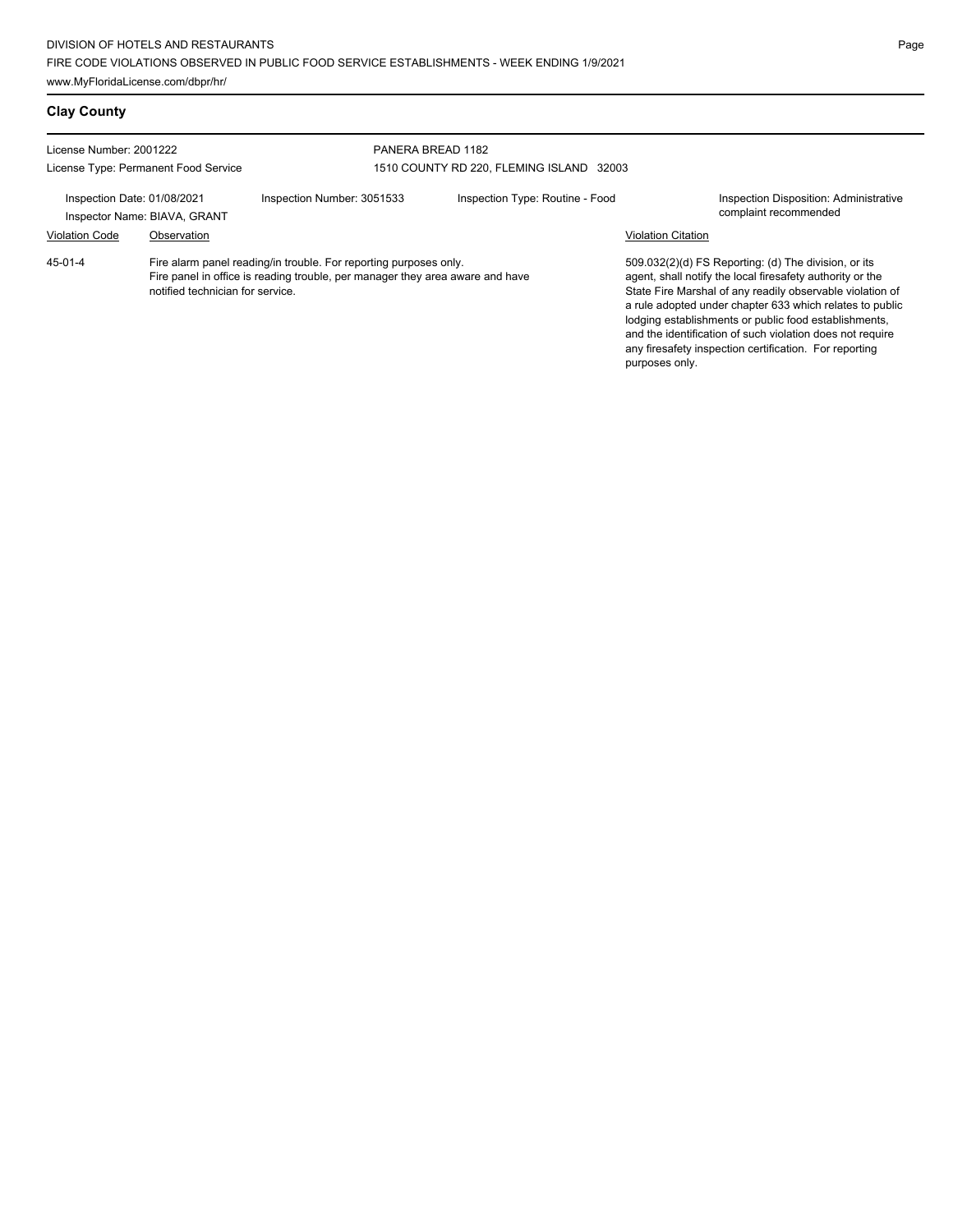FIRE CODE VIOLATIONS OBSERVED IN PUBLIC FOOD SERVICE ESTABLISHMENTS - WEEK ENDING 1/9/2021

www.MyFloridaLicense.com/dbpr/hr/

### **Dade County**

| License Number: 2335640                                       |                                                         |                                                                                                                                                                                                                                                                                     | <b>CILANTRO AND LIMES</b>        |                                               |                                                                                                                                                                                                                                                                                                                                                                                                                                              |  |  |
|---------------------------------------------------------------|---------------------------------------------------------|-------------------------------------------------------------------------------------------------------------------------------------------------------------------------------------------------------------------------------------------------------------------------------------|----------------------------------|-----------------------------------------------|----------------------------------------------------------------------------------------------------------------------------------------------------------------------------------------------------------------------------------------------------------------------------------------------------------------------------------------------------------------------------------------------------------------------------------------------|--|--|
|                                                               | License Type: Permanent Food Service                    |                                                                                                                                                                                                                                                                                     |                                  | 941 W PALM DR STE 7 AND 8, FLORIDA CITY 33034 |                                                                                                                                                                                                                                                                                                                                                                                                                                              |  |  |
| Inspection Date: 01/06/2021<br><b>Violation Code</b>          | Inspector Name: LEIDECKER, EDILMA<br><b>Observation</b> | Inspection Number: 3040662                                                                                                                                                                                                                                                          |                                  | Inspection Type: Routine - Food               | Inspection Disposition: Inspection<br>Completed - No Further Action<br><b>Violation Citation</b>                                                                                                                                                                                                                                                                                                                                             |  |  |
| 46-04-4                                                       | kitchen area. **Repeat Violation**                      | Exit door locked. For reporting purposes only. Observed exit door locked at                                                                                                                                                                                                         |                                  |                                               | 61C-1.004(9) FAC: (9) Reporting: Means of access,<br>including entrances, halls, and stairways, must permit<br>unobstructed travel at all times and shall be clean,<br>ventilated and well-lighted day and night. Hall and stair<br>runners shall be kept in good condition. Railways, as<br>defined in 61C-1.001(23), F.A.C., shall be installed on<br>all stairways and around all porches and steps. For<br>reporting purposes only.      |  |  |
| License Number: 2324416                                       |                                                         |                                                                                                                                                                                                                                                                                     | <b>TAVERNA</b>                   |                                               |                                                                                                                                                                                                                                                                                                                                                                                                                                              |  |  |
|                                                               | License Type: Permanent Food Service                    |                                                                                                                                                                                                                                                                                     |                                  | 719 LINCOLN RD, MIAMI BEACH 33139             |                                                                                                                                                                                                                                                                                                                                                                                                                                              |  |  |
| Inspection Date: 01/04/2021<br>Violation Code                 | Inspector Name: HODGE, KRISTEN<br>Observation           | Inspection Number: 3073971                                                                                                                                                                                                                                                          |                                  | Inspection Type: Complaint Full               | Inspection Disposition: Warning<br><b>Issued</b><br><b>Violation Citation</b>                                                                                                                                                                                                                                                                                                                                                                |  |  |
| 48-04-4                                                       |                                                         | Propane tank (larger than 2.7 lb. water capacity/1 lb. gas capacity) located inside<br>of the building. For reporting purposes only, located near front entrance of<br>restaurant establishment. Propane tanks were removed. **Corrected On-Site**                                  |                                  |                                               | 509.032(2)(d) FS Reporting: (d) The division, or its<br>agent, shall notify the local firesafety authority or the<br>State Fire Marshal of any readily observable violation of<br>a rule adopted under chapter 633 which relates to public<br>lodging establishments or public food establishments,<br>and the identification of such violation does not require<br>any firesafety inspection certification. For reporting<br>purposes only. |  |  |
| License Number: 2334027                                       |                                                         |                                                                                                                                                                                                                                                                                     | <b>PLATE</b>                     |                                               |                                                                                                                                                                                                                                                                                                                                                                                                                                              |  |  |
| License Type: Permanent Food Service                          |                                                         |                                                                                                                                                                                                                                                                                     | 2105 CORAL WAY, MIAMI 33145      |                                               |                                                                                                                                                                                                                                                                                                                                                                                                                                              |  |  |
| Inspection Date: 01/05/2021                                   | Inspector Name: GARCIA, B OSCAR                         | Inspection Number: 3050629                                                                                                                                                                                                                                                          | Inspection Type: Routine - Food  |                                               | Inspection Disposition: Warning<br><b>Issued</b>                                                                                                                                                                                                                                                                                                                                                                                             |  |  |
| <b>Violation Code</b>                                         | Observation                                             |                                                                                                                                                                                                                                                                                     |                                  |                                               | <b>Violation Citation</b>                                                                                                                                                                                                                                                                                                                                                                                                                    |  |  |
| 45-04-4                                                       | **Warning**                                             | Use of cooking equipment producing grease laden vapors/smoke with no hood<br>suppression system installed. Notified Fire AHJ. For reporting purposes only.                                                                                                                          |                                  |                                               | 509.032(2)(d) FS Reporting: (d) The division, or its<br>agent, shall notify the local firesafety authority or the<br>State Fire Marshal of any readily observable violation of<br>a rule adopted under chapter 633 which relates to public<br>lodging establishments or public food establishments,<br>and the identification of such violation does not require<br>any firesafety inspection certification. For reporting<br>purposes only. |  |  |
| License Number: 2335234                                       |                                                         |                                                                                                                                                                                                                                                                                     | PIZZA NAPOLITANO                 |                                               |                                                                                                                                                                                                                                                                                                                                                                                                                                              |  |  |
| License Type: Permanent Food Service                          |                                                         |                                                                                                                                                                                                                                                                                     | 8481 NW S RIVER DR, MEDLEY 33166 |                                               |                                                                                                                                                                                                                                                                                                                                                                                                                                              |  |  |
| Inspection Date: 01/06/2021<br>Inspector Name: GONZALEZ, ERIK |                                                         | Inspection Number: 3056678                                                                                                                                                                                                                                                          |                                  | Inspection Type: Routine - Food               | Inspection Disposition: Inspection<br>Completed - No Further Action                                                                                                                                                                                                                                                                                                                                                                          |  |  |
| <b>Violation Code</b>                                         | Observation                                             |                                                                                                                                                                                                                                                                                     |                                  |                                               | <b>Violation Citation</b>                                                                                                                                                                                                                                                                                                                                                                                                                    |  |  |
| 45-04-4                                                       |                                                         | Use of cooking equipment producing grease laden vapors/smoke with no hood<br>suppression system installed. Notified Fire AHJ. For reporting purposes only.<br>Observed small fryer on prep table inside kitchen being used with no hood<br>suppression system. **Repeat Violation** |                                  |                                               | 509.032(2)(d) FS Reporting: (d) The division, or its<br>agent, shall notify the local firesafety authority or the<br>State Fire Marshal of any readily observable violation of<br>a rule adopted under chapter 633 which relates to public<br>lodging establishments or public food establishments,<br>and the identification of such violation does not require<br>any firesafety inspection certification. For reporting<br>purposes only. |  |  |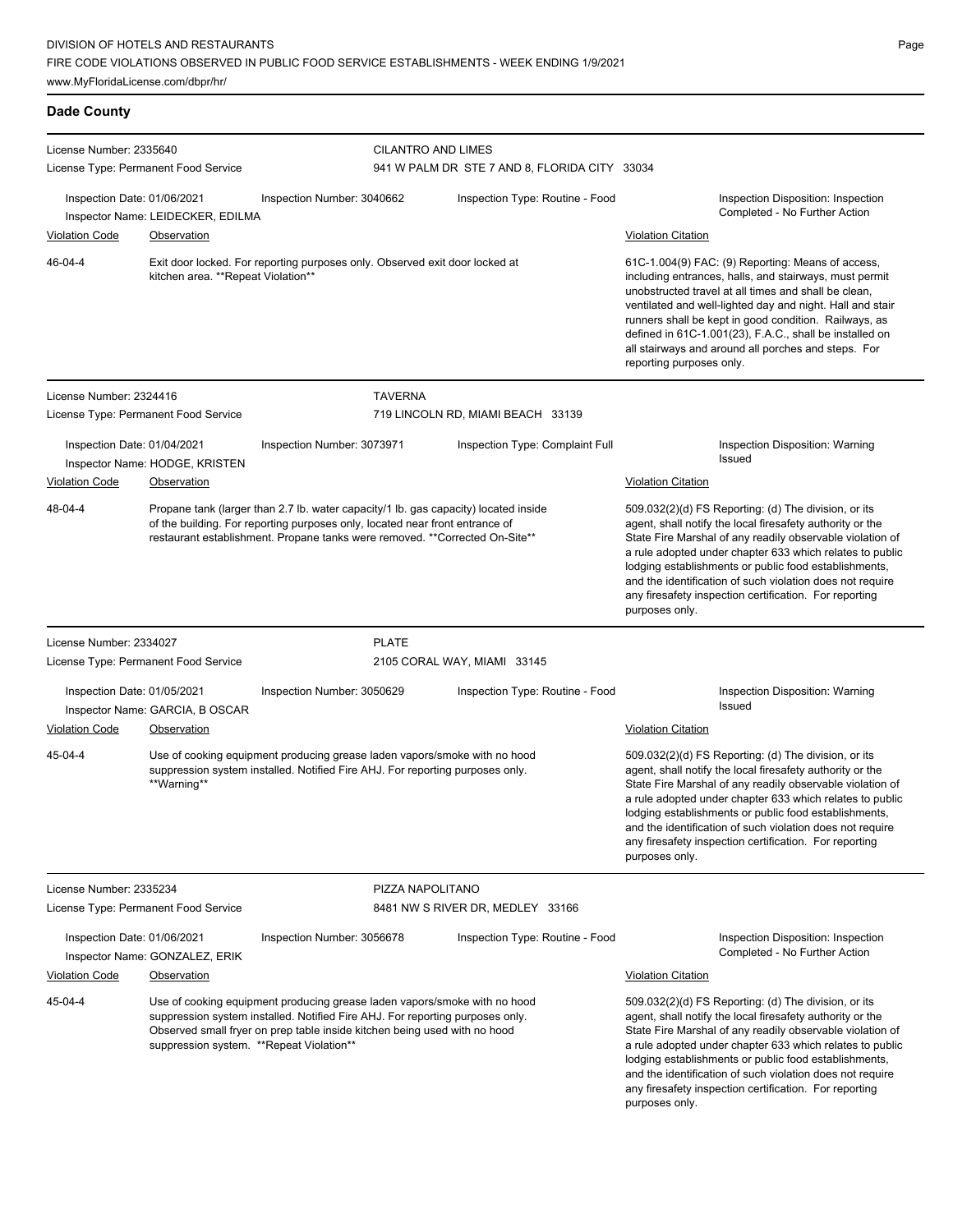## **Dade County**

| License Number: 2328532<br>License Type: Permanent Food Service |                                                                                                                                             | PEKING ONE<br>16229 SW 88 ST, MIAMI 33196 |  |                                 |                           |                                                                                                                                                                                                                                                                                                                                                                                                                            |
|-----------------------------------------------------------------|---------------------------------------------------------------------------------------------------------------------------------------------|-------------------------------------------|--|---------------------------------|---------------------------|----------------------------------------------------------------------------------------------------------------------------------------------------------------------------------------------------------------------------------------------------------------------------------------------------------------------------------------------------------------------------------------------------------------------------|
| Inspection Date: 01/07/2021                                     | Inspector Name: ELDER, AUDREY                                                                                                               | Inspection Number: 3053952                |  | Inspection Type: Routine - Food |                           | Inspection Disposition: Inspection<br>Completed - No Further Action                                                                                                                                                                                                                                                                                                                                                        |
| <b>Violation Code</b>                                           | Observation                                                                                                                                 |                                           |  |                                 | <b>Violation Citation</b> |                                                                                                                                                                                                                                                                                                                                                                                                                            |
| 45-02-4                                                         | Portable fire extinguisher gauge in red zone. For reporting purposes only. Located<br>next to back kitchen exit door. ** Repeat Violation** |                                           |  |                                 |                           | 509.032(2)(d) FS Reporting: (d) The division, or its<br>agent, shall notify the local firesafety authority or the<br>State Fire Marshal of any readily observable violation of<br>a rule adopted under chapter 633 which relates to public<br>lodging establishments or public food establishments,<br>and the identification of such violation does not require<br>any firesafety inspection certification. For reporting |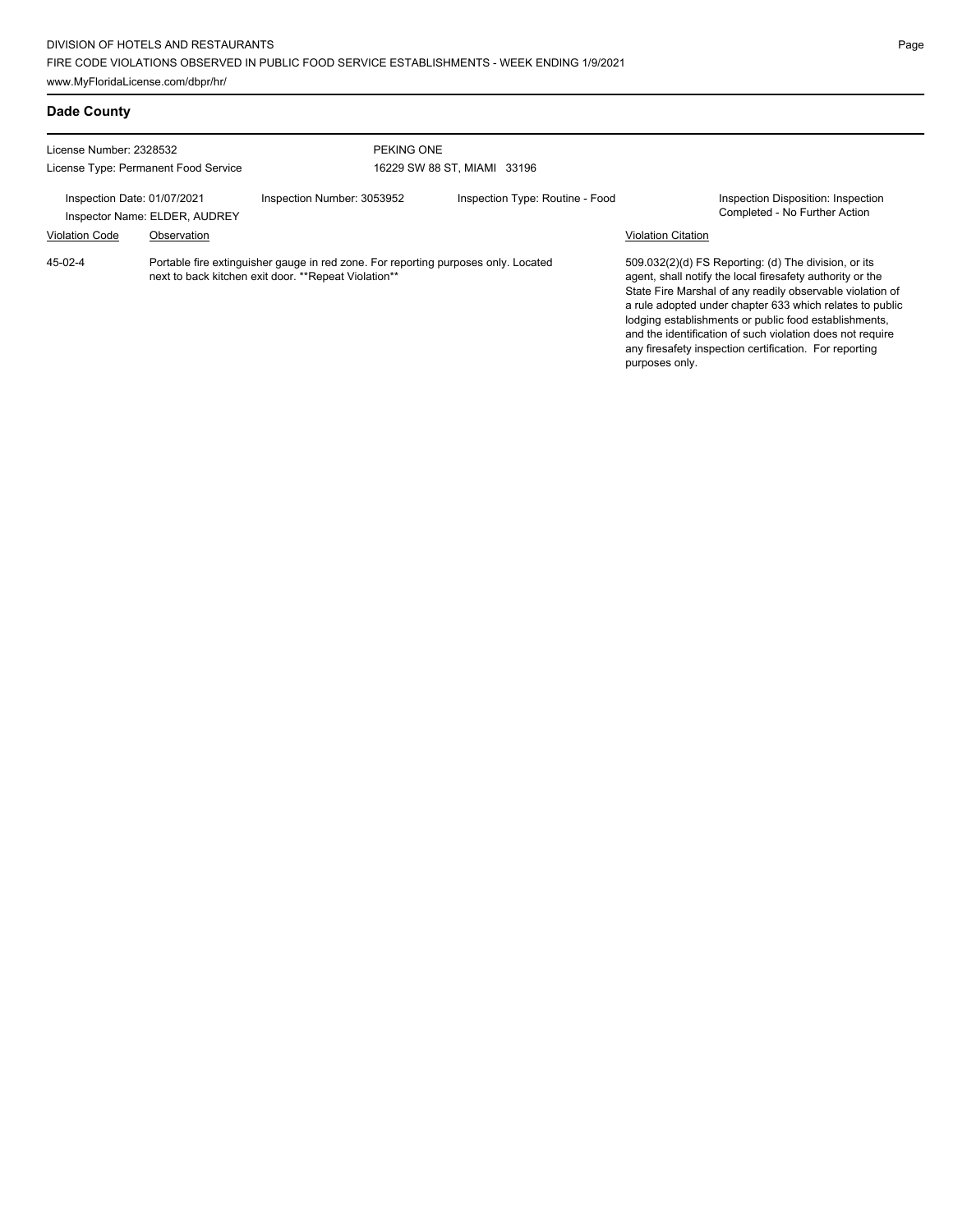### **Duval County**

| License Number: 2614674<br>License Type: Permanent Food Service                                                                                                                                                                                                                      |                                                                                                                                                                                           |                            | BEST TASTE JAMAICAN & AMERICAN RESTAURANT                                                                                                                                                                                                                                                                                                                                                                                                    |                                                                                                                                                                                                                                                                                                                                                                                                                                              |  |  |  |
|--------------------------------------------------------------------------------------------------------------------------------------------------------------------------------------------------------------------------------------------------------------------------------------|-------------------------------------------------------------------------------------------------------------------------------------------------------------------------------------------|----------------------------|----------------------------------------------------------------------------------------------------------------------------------------------------------------------------------------------------------------------------------------------------------------------------------------------------------------------------------------------------------------------------------------------------------------------------------------------|----------------------------------------------------------------------------------------------------------------------------------------------------------------------------------------------------------------------------------------------------------------------------------------------------------------------------------------------------------------------------------------------------------------------------------------------|--|--|--|
|                                                                                                                                                                                                                                                                                      |                                                                                                                                                                                           |                            | 5045 SOUTEL DR STE 18, JACKSONVILLE 32208                                                                                                                                                                                                                                                                                                                                                                                                    |                                                                                                                                                                                                                                                                                                                                                                                                                                              |  |  |  |
| Inspection Date: 01/04/2021                                                                                                                                                                                                                                                          | Inspector Name: PERRY, DENNIS                                                                                                                                                             | Inspection Number: 3051028 | Inspection Type: Routine - Food                                                                                                                                                                                                                                                                                                                                                                                                              | Inspection Disposition: Inspection<br>Completed - No Further Action                                                                                                                                                                                                                                                                                                                                                                          |  |  |  |
| <b>Violation Code</b>                                                                                                                                                                                                                                                                | Observation                                                                                                                                                                               |                            |                                                                                                                                                                                                                                                                                                                                                                                                                                              | <b>Violation Citation</b>                                                                                                                                                                                                                                                                                                                                                                                                                    |  |  |  |
| 46-04-4                                                                                                                                                                                                                                                                              | Exit door locked. For reporting purposes only.<br>Back screen door near rear exit door.                                                                                                   |                            |                                                                                                                                                                                                                                                                                                                                                                                                                                              | 61C-1.004(9) FAC: (9) Reporting: Means of access,<br>including entrances, halls, and stairways, must permit<br>unobstructed travel at all times and shall be clean,<br>ventilated and well-lighted day and night. Hall and stair<br>runners shall be kept in good condition. Railways, as<br>defined in 61C-1.001(23), F.A.C., shall be installed on<br>all stairways and around all porches and steps. For<br>reporting purposes only.      |  |  |  |
| License Number: 2615897                                                                                                                                                                                                                                                              |                                                                                                                                                                                           |                            | <b>DIAMOND LOUNGE</b>                                                                                                                                                                                                                                                                                                                                                                                                                        |                                                                                                                                                                                                                                                                                                                                                                                                                                              |  |  |  |
|                                                                                                                                                                                                                                                                                      | License Type: Permanent Food Service                                                                                                                                                      |                            | 10749 MAIN ST, JACKSONVILLE 32218                                                                                                                                                                                                                                                                                                                                                                                                            |                                                                                                                                                                                                                                                                                                                                                                                                                                              |  |  |  |
| Inspection Date: 01/05/2021<br>Inspector Name: PERRY, DENNIS                                                                                                                                                                                                                         |                                                                                                                                                                                           | Inspection Number: 3047110 | Inspection Type: Routine - Food                                                                                                                                                                                                                                                                                                                                                                                                              | Inspection Disposition: Warning<br>Issued                                                                                                                                                                                                                                                                                                                                                                                                    |  |  |  |
| <b>Violation Code</b>                                                                                                                                                                                                                                                                | Observation                                                                                                                                                                               |                            |                                                                                                                                                                                                                                                                                                                                                                                                                                              | <b>Violation Citation</b>                                                                                                                                                                                                                                                                                                                                                                                                                    |  |  |  |
| 46-01-4                                                                                                                                                                                                                                                                              | Marked exit/path to marked exit blocked. For reporting purposes only.<br>Door in kitchen is blocked by large black bar. **Repeat Violation**                                              |                            |                                                                                                                                                                                                                                                                                                                                                                                                                                              | 61C-1.004(9) FAC: (9 Reporting: Means of access,<br>including entrances, halls, and stairways, must permit<br>unobstructed travel at all times and shall be clean,<br>ventilated and well-lighted day and night. Hall and stair<br>runners shall be kept in good condition. Railways, as<br>defined in 61C-1.001(23), F.A.C., shall be installed on<br>all stairways and around all porches and steps. For<br>reporting purposes only.       |  |  |  |
| 48-04-4                                                                                                                                                                                                                                                                              | Propane tank (larger than 2.7 lb. water capacity/1 lb. gas capacity) located inside<br>of the building. For reporting purposes only.<br>Gas tank inside kitchen for grill inside kitchen. |                            |                                                                                                                                                                                                                                                                                                                                                                                                                                              | 509.032(2)(d) FS Reporting: (d) The division, or its<br>agent, shall notify the local firesafety authority or the<br>State Fire Marshal of any readily observable violation of<br>a rule adopted under chapter 633 which relates to public<br>lodging establishments or public food establishments,<br>and the identification of such violation does not require<br>any firesafety inspection certification. For reporting<br>purposes only. |  |  |  |
| License Number: 2612377                                                                                                                                                                                                                                                              |                                                                                                                                                                                           |                            | CASA LEON MEXICAN RESTAURANT                                                                                                                                                                                                                                                                                                                                                                                                                 |                                                                                                                                                                                                                                                                                                                                                                                                                                              |  |  |  |
|                                                                                                                                                                                                                                                                                      | License Type: Permanent Food Service                                                                                                                                                      |                            | 2260 MAYPORT RD, JACKSONVILLE 32233                                                                                                                                                                                                                                                                                                                                                                                                          |                                                                                                                                                                                                                                                                                                                                                                                                                                              |  |  |  |
| Inspection Date: 01/04/2021<br>Inspector Name: ARMSTRONG, RICO                                                                                                                                                                                                                       |                                                                                                                                                                                           | Inspection Number: 3010706 | Inspection Type: Routine - Food                                                                                                                                                                                                                                                                                                                                                                                                              | Inspection Disposition: Inspection<br>Completed - No Further Action<br><b>Violation Citation</b>                                                                                                                                                                                                                                                                                                                                             |  |  |  |
| <b>Violation Code</b><br>Observation<br>48-04-4<br>Propane tank (larger than 2.7 lb. water capacity/1 lb. gas capacity) located inside<br>of the building. For reporting purposes only.<br>Person in charge removed propane tank from inside establishment. **Corrected<br>On-Site** |                                                                                                                                                                                           |                            | 509.032(2)(d) FS Reporting: (d) The division, or its<br>agent, shall notify the local firesafety authority or the<br>State Fire Marshal of any readily observable violation of<br>a rule adopted under chapter 633 which relates to public<br>lodging establishments or public food establishments,<br>and the identification of such violation does not require<br>any firesafety inspection certification. For reporting<br>purposes only. |                                                                                                                                                                                                                                                                                                                                                                                                                                              |  |  |  |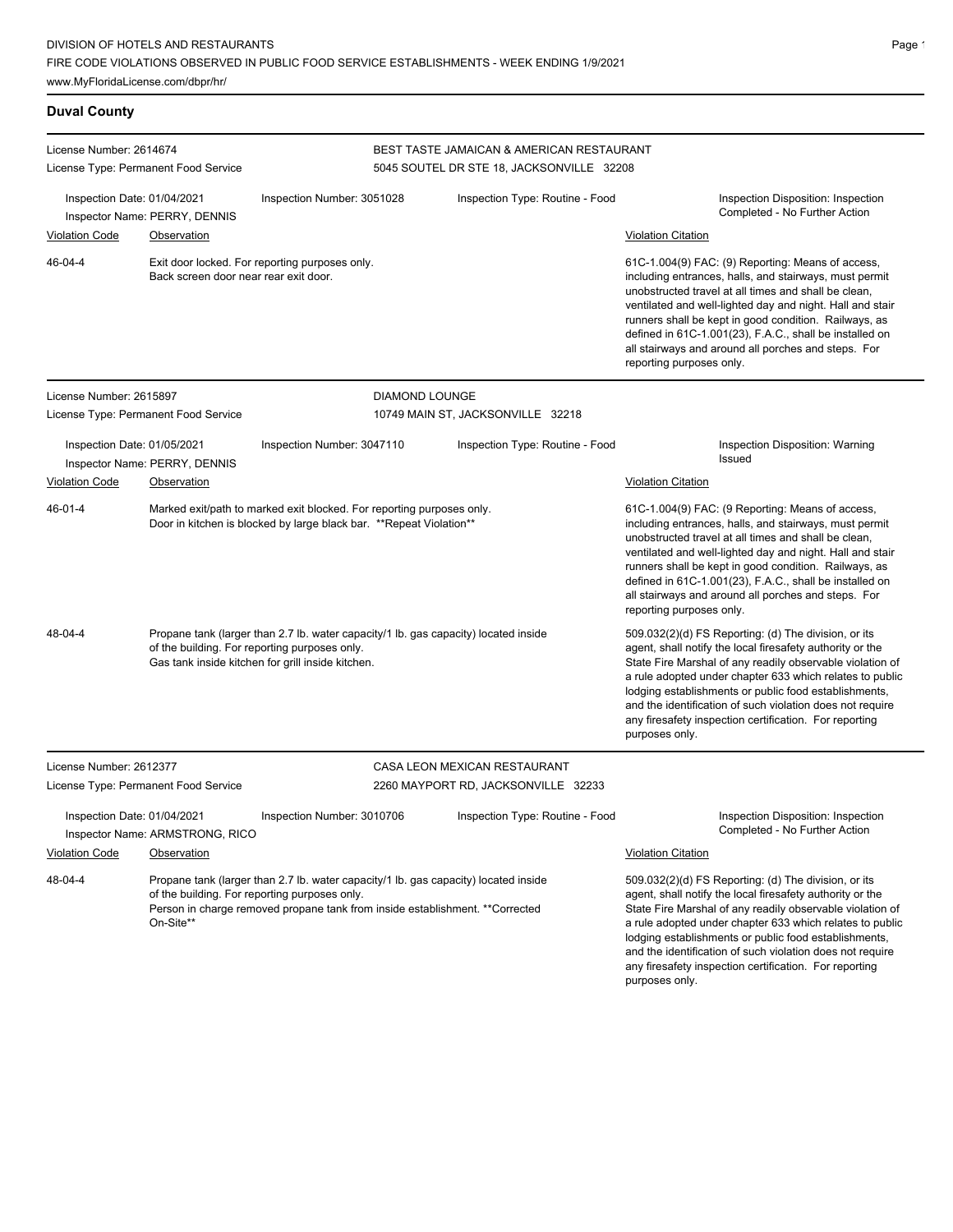## **Hillsborough County**

| License Number: 3918046<br>License Type: Permanent Food Service |                                |                                                                                                                                                   | <b>CROWN AFFAIR</b><br>4606 W BOY SCOUT BLVD, TAMPA 33607 |                           |                                                                                                                                                                                                                                                                                                                                                                                                                            |  |
|-----------------------------------------------------------------|--------------------------------|---------------------------------------------------------------------------------------------------------------------------------------------------|-----------------------------------------------------------|---------------------------|----------------------------------------------------------------------------------------------------------------------------------------------------------------------------------------------------------------------------------------------------------------------------------------------------------------------------------------------------------------------------------------------------------------------------|--|
| Inspection Date: 01/07/2021                                     | Inspector Name: CANNELLA, MARK | Inspection Number: 3071566                                                                                                                        | Inspection Type: Food-Licensing Inspection                |                           | Inspection Disposition: Warning<br>Issued                                                                                                                                                                                                                                                                                                                                                                                  |  |
| <b>Violation Code</b>                                           | Observation                    |                                                                                                                                                   |                                                           | <b>Violation Citation</b> |                                                                                                                                                                                                                                                                                                                                                                                                                            |  |
| 45-05-4                                                         |                                | Portable fire extinguisher missing from its designated location. For reporting<br>purposes only. K class fire extinguisher on floor by back door. |                                                           | purposes only.            | 509.032(2)(d) FS Reporting: (d) The division, or its<br>agent, shall notify the local firesafety authority or the<br>State Fire Marshal of any readily observable violation of<br>a rule adopted under chapter 633 which relates to public<br>lodging establishments or public food establishments,<br>and the identification of such violation does not require<br>any firesafety inspection certification. For reporting |  |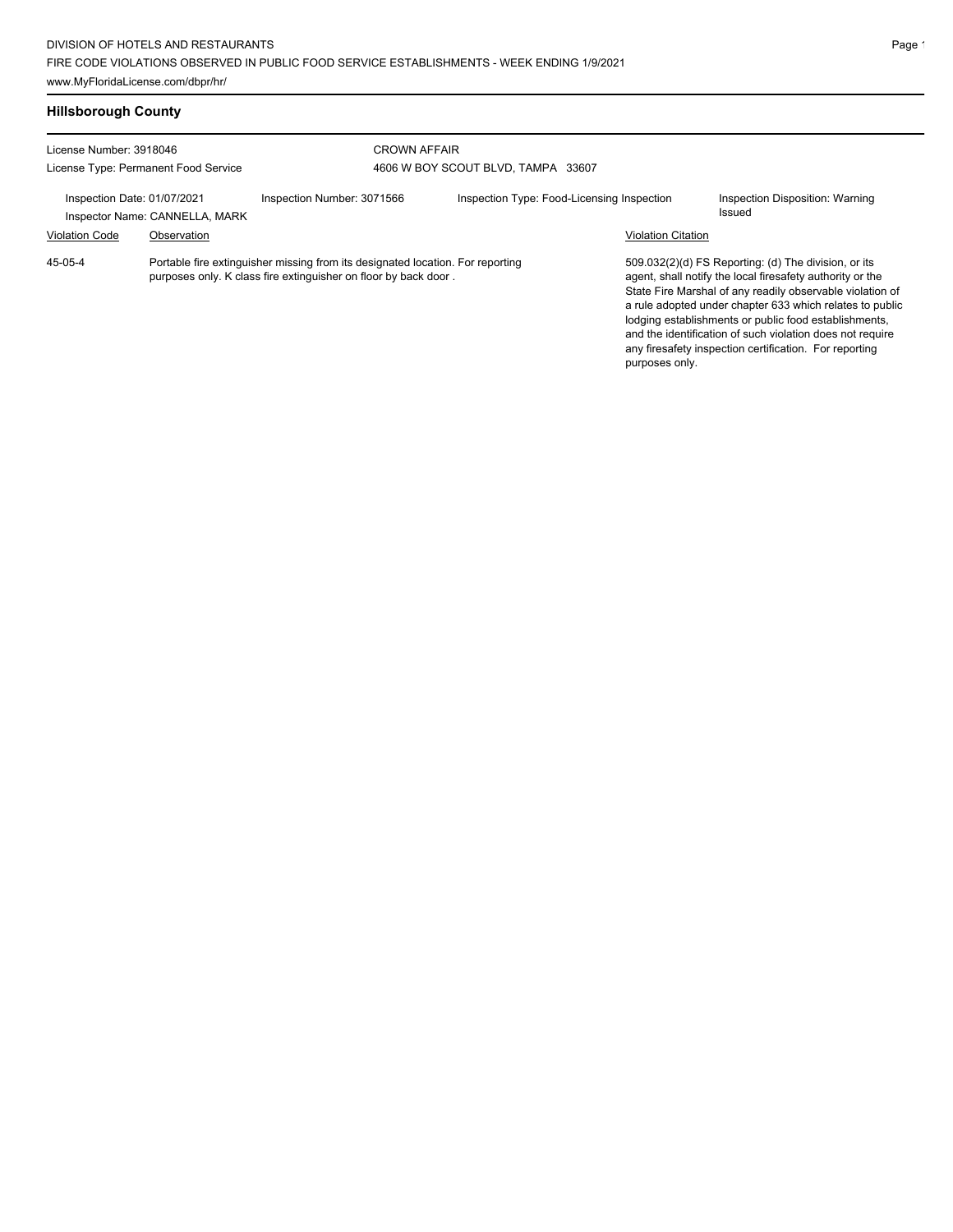## **Lee County**

| License Number: 4606301<br>License Type: Permanent Food Service |              |                                                                                                                                                                         | FIRST STREET RESTAURANT & BAR<br>2236 FIRST STREET, FORT MYERS 33901 |                           |                                                                                                                                                                                                                                                                                                                                                                                                                            |
|-----------------------------------------------------------------|--------------|-------------------------------------------------------------------------------------------------------------------------------------------------------------------------|----------------------------------------------------------------------|---------------------------|----------------------------------------------------------------------------------------------------------------------------------------------------------------------------------------------------------------------------------------------------------------------------------------------------------------------------------------------------------------------------------------------------------------------------|
| Inspection Date: 01/08/2021<br>Inspector Name: WALTER, KAYLA    |              | Inspection Number: 2992877                                                                                                                                              | Inspection Type: Routine - Food                                      |                           | Inspection Disposition: Warning<br>Issued                                                                                                                                                                                                                                                                                                                                                                                  |
| <b>Violation Code</b>                                           | Observation  |                                                                                                                                                                         |                                                                      | <b>Violation Citation</b> |                                                                                                                                                                                                                                                                                                                                                                                                                            |
| 48-04-4                                                         | dining area. | Propane tank (larger than 2.7 lb. water capacity/1 lb. gas capacity) located inside<br>of the building. For reporting purposes only. Observed 3 propane tanks stored in |                                                                      |                           | 509.032(2)(d) FS Reporting: (d) The division, or its<br>agent, shall notify the local firesafety authority or the<br>State Fire Marshal of any readily observable violation of<br>a rule adopted under chapter 633 which relates to public<br>lodging establishments or public food establishments,<br>and the identification of such violation does not require<br>any firesafety inspection certification. For reporting |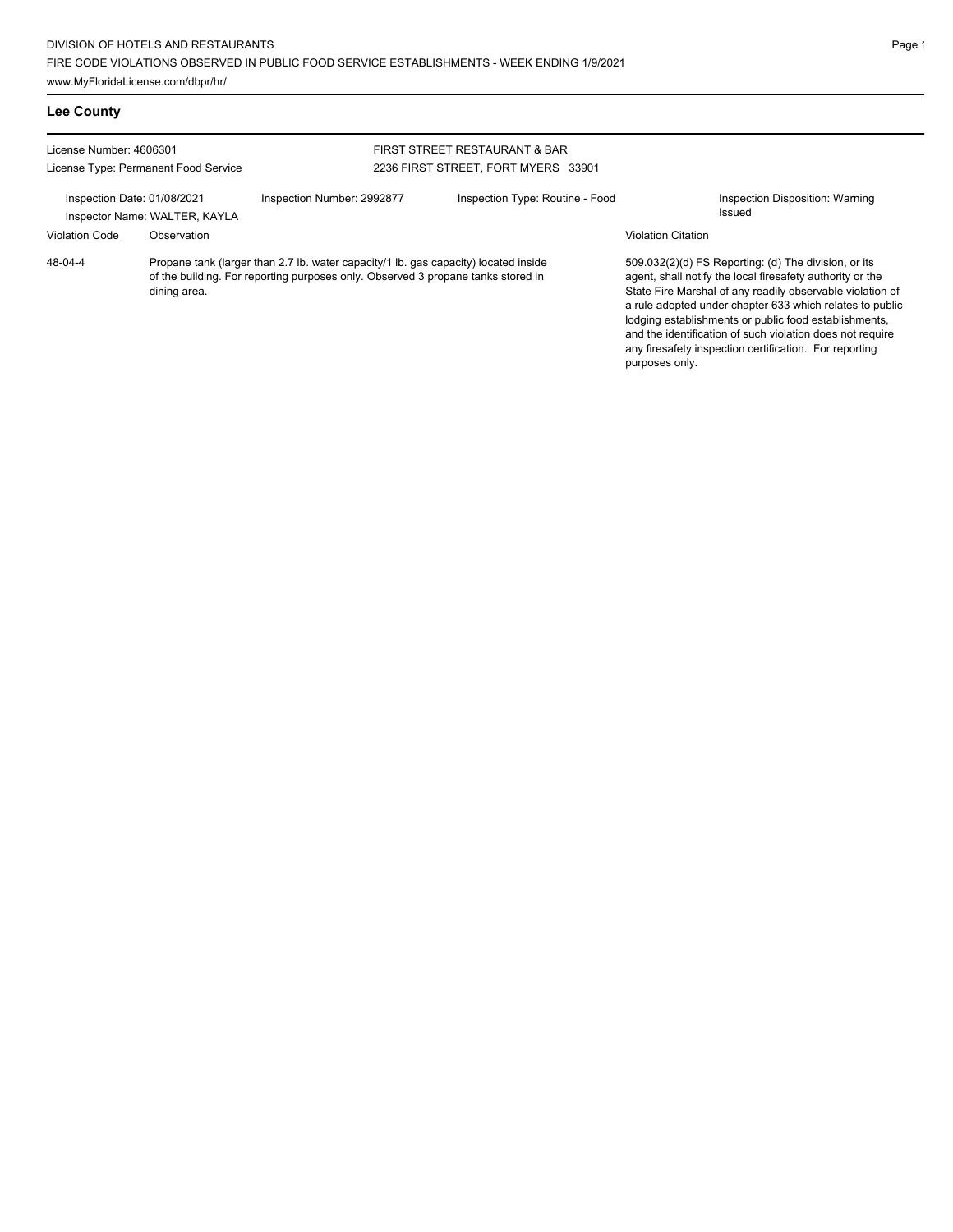## **Leon County**

| License Number: 4703682<br>License Type: Permanent Food Service |                                                                                              | <b>CHECKERS RESTAURANT</b> | 3111 MAHAN DR, TALLAHASSEE 32308 |                                 |                           |                                                                                                                                                                                                                                                                                                                                                                                                                            |
|-----------------------------------------------------------------|----------------------------------------------------------------------------------------------|----------------------------|----------------------------------|---------------------------------|---------------------------|----------------------------------------------------------------------------------------------------------------------------------------------------------------------------------------------------------------------------------------------------------------------------------------------------------------------------------------------------------------------------------------------------------------------------|
| Inspection Date: 01/07/2021                                     | Inspector Name: YANDELL, TIMOTHY                                                             | Inspection Number: 3012244 |                                  | Inspection Type: Routine - Food |                           | Inspection Disposition: Inspection<br>Completed - No Further Action                                                                                                                                                                                                                                                                                                                                                        |
| <b>Violation Code</b>                                           | Observation                                                                                  |                            |                                  |                                 | <b>Violation Citation</b> |                                                                                                                                                                                                                                                                                                                                                                                                                            |
| 45-02-4                                                         | Portable fire extinguisher gauge in red zone. For reporting purposes only. By entry<br>door. |                            |                                  |                                 |                           | 509.032(2)(d) FS Reporting: (d) The division, or its<br>agent, shall notify the local firesafety authority or the<br>State Fire Marshal of any readily observable violation of<br>a rule adopted under chapter 633 which relates to public<br>lodging establishments or public food establishments,<br>and the identification of such violation does not require<br>any firesafety inspection certification. For reporting |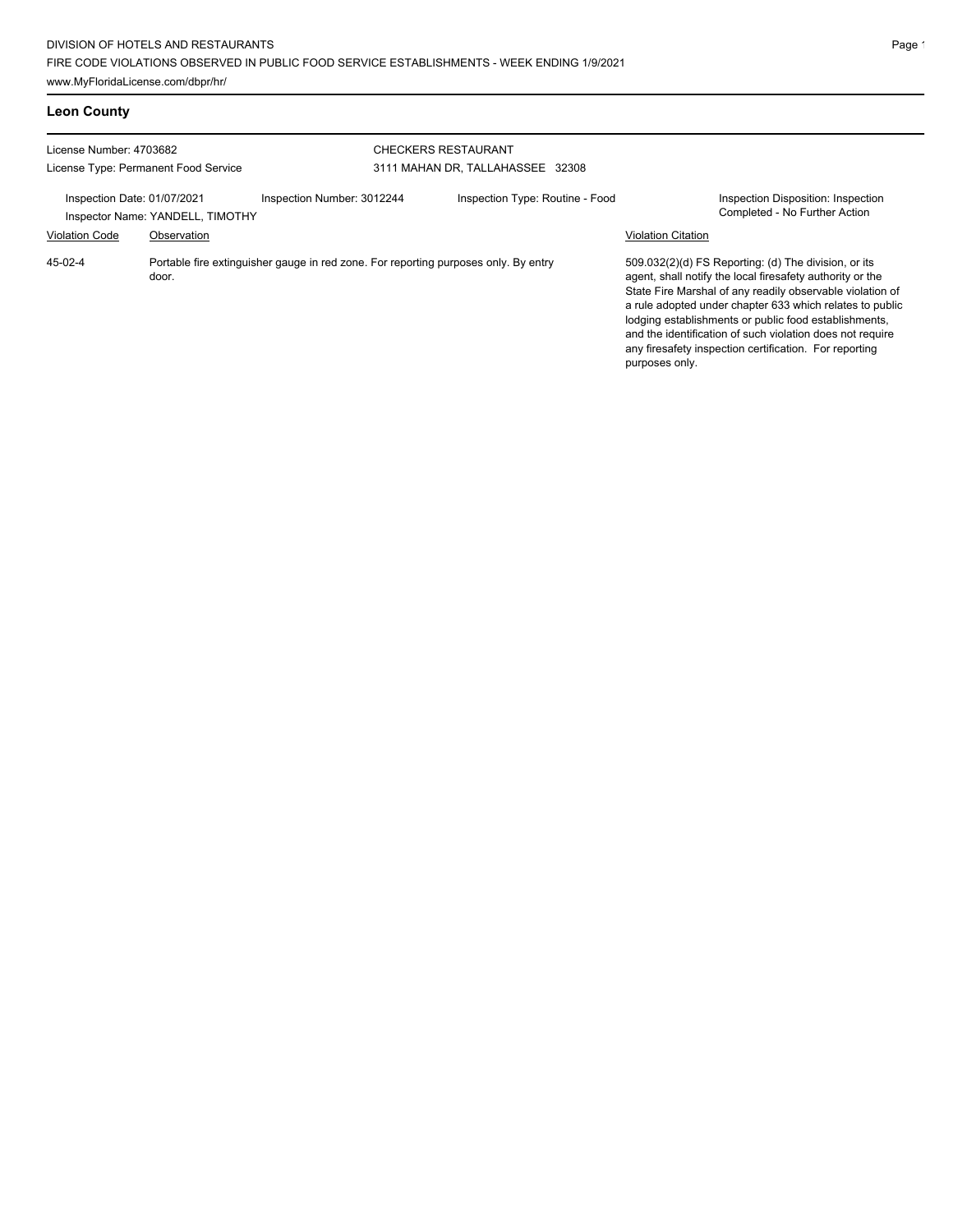### **Marion County**

| License Number: 5202985                                                                                                                                                                 |                                      |                                                                                                                                                                                | SYMMETRY COFFEE & CRÊPES                  |                                                                                                                                                                                                                                                                                                                                                                                                                                              |  |  |
|-----------------------------------------------------------------------------------------------------------------------------------------------------------------------------------------|--------------------------------------|--------------------------------------------------------------------------------------------------------------------------------------------------------------------------------|-------------------------------------------|----------------------------------------------------------------------------------------------------------------------------------------------------------------------------------------------------------------------------------------------------------------------------------------------------------------------------------------------------------------------------------------------------------------------------------------------|--|--|
|                                                                                                                                                                                         | License Type: Permanent Food Service |                                                                                                                                                                                | 108 N MAGNOLIA AVE SUITE 102, OCALA 34475 |                                                                                                                                                                                                                                                                                                                                                                                                                                              |  |  |
| Inspection Date: 01/06/2021<br>Inspector Name: GRODEWALD, PAUL                                                                                                                          |                                      | Inspection Number: 3060750                                                                                                                                                     | Inspection Type: Routine - Food           | Inspection Disposition: Inspection<br>Completed - No Further Action                                                                                                                                                                                                                                                                                                                                                                          |  |  |
| <b>Violation Code</b>                                                                                                                                                                   | Observation                          |                                                                                                                                                                                |                                           | <b>Violation Citation</b>                                                                                                                                                                                                                                                                                                                                                                                                                    |  |  |
| 48-04-4                                                                                                                                                                                 |                                      | Propane tank (larger than 2.7 lb. water capacity/1 lb. gas capacity) located inside<br>of the building. For reporting purposes only.<br>2 propane tanks stored in dry storage. |                                           | 509.032(2)(d) FS Reporting: (d) The division, or its<br>agent, shall notify the local firesafety authority or the<br>State Fire Marshal of any readily observable violation of<br>a rule adopted under chapter 633 which relates to public<br>lodging establishments or public food establishments,<br>and the identification of such violation does not require<br>any firesafety inspection certification. For reporting<br>purposes only. |  |  |
| License Number: 5203068                                                                                                                                                                 |                                      |                                                                                                                                                                                | <b>HIATUS BREWING COMPANY</b>             |                                                                                                                                                                                                                                                                                                                                                                                                                                              |  |  |
| License Type: Permanent Food Service                                                                                                                                                    |                                      |                                                                                                                                                                                | 6230 SW HWY 200 STE 4 & 5, OCALA 34476    |                                                                                                                                                                                                                                                                                                                                                                                                                                              |  |  |
| Inspection Date: 01/08/2021<br>Inspector Name: GRODEWALD, PAUL                                                                                                                          |                                      | Inspection Number: 3059517                                                                                                                                                     | Inspection Type: Routine - Food           | Inspection Disposition: Inspection<br>Completed - No Further Action                                                                                                                                                                                                                                                                                                                                                                          |  |  |
| <b>Violation Code</b>                                                                                                                                                                   | Observation                          |                                                                                                                                                                                |                                           | <b>Violation Citation</b>                                                                                                                                                                                                                                                                                                                                                                                                                    |  |  |
| 48-04-4<br>Propane tank (larger than 2.7 lb. water capacity/1 lb. gas capacity) located inside<br>of the building. For reporting purposes only.<br>Two propane tanks next to back door. |                                      |                                                                                                                                                                                |                                           | 509.032(2)(d) FS Reporting: (d) The division, or its<br>agent, shall notify the local firesafety authority or the<br>State Fire Marshal of any readily observable violation of<br>a rule adopted under chapter 633 which relates to public<br>lodging establishments or public food establishments,<br>and the identification of such violation does not require<br>any firesafety inspection certification. For reporting<br>purposes only. |  |  |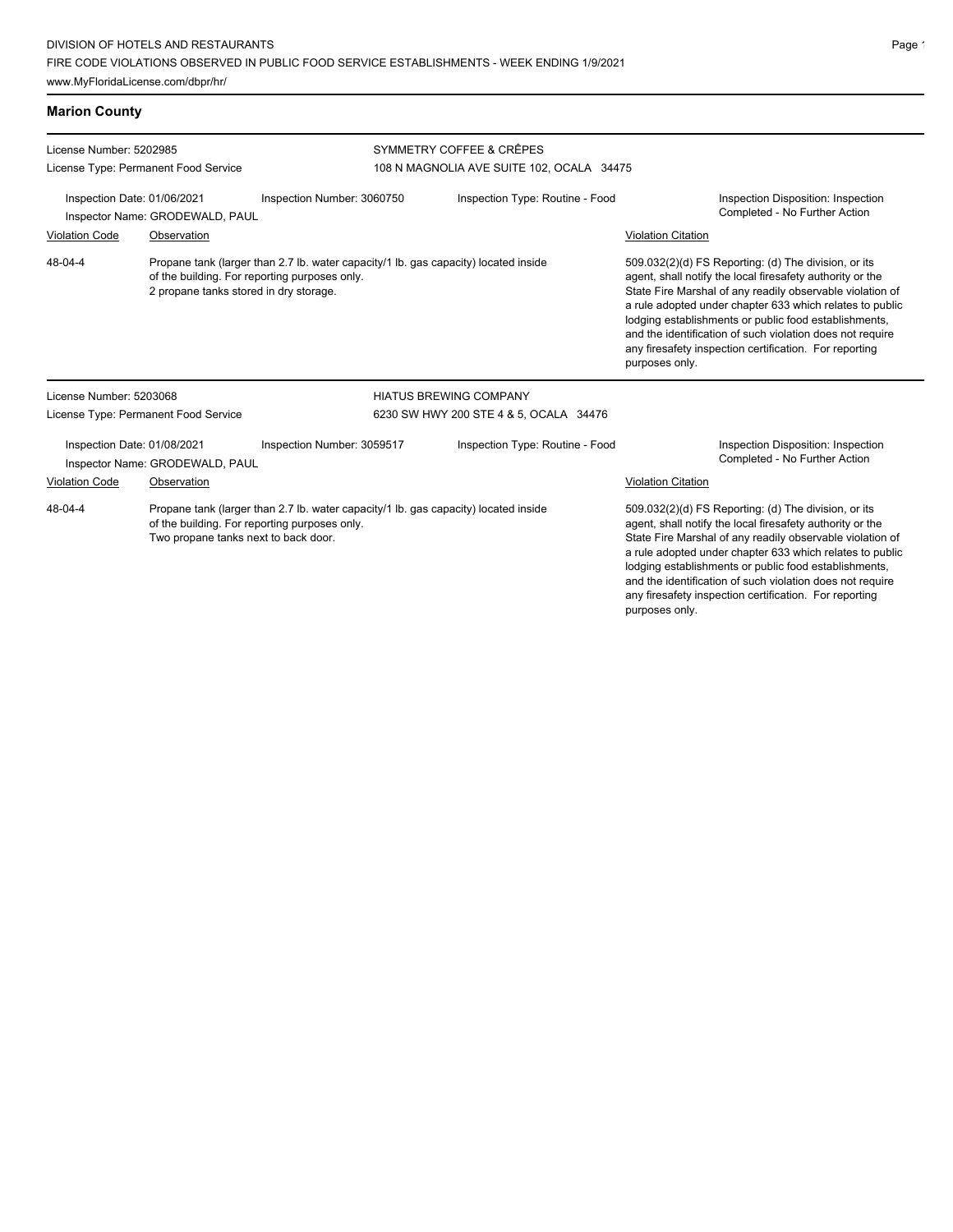### **Palm Beach County**

| License Number: 6020002                                          |             | H J O'CONNOR'S INC                                                                                                                                                                                                      |                                 |                           |                                                                                                                                                                                                                                                                                                                                                                                                                            |
|------------------------------------------------------------------|-------------|-------------------------------------------------------------------------------------------------------------------------------------------------------------------------------------------------------------------------|---------------------------------|---------------------------|----------------------------------------------------------------------------------------------------------------------------------------------------------------------------------------------------------------------------------------------------------------------------------------------------------------------------------------------------------------------------------------------------------------------------|
| License Type: Permanent Food Service                             |             |                                                                                                                                                                                                                         | 210 NE 2 ST, DELRAY BEACH 33444 |                           |                                                                                                                                                                                                                                                                                                                                                                                                                            |
| Inspection Date: 01/06/2021<br>Inspector Name: GOODWIN, NICHOLAS |             | Inspection Number: 3009737<br>Inspection Type: Routine - Food                                                                                                                                                           |                                 |                           | Inspection Disposition: Inspection<br>Completed - No Further Action                                                                                                                                                                                                                                                                                                                                                        |
| <b>Violation Code</b>                                            | Observation |                                                                                                                                                                                                                         |                                 | <b>Violation Citation</b> |                                                                                                                                                                                                                                                                                                                                                                                                                            |
| 45-04-4                                                          |             | Use of cooking equipment producing grease laden vapors with no hood<br>suppression system installed. Notified Fire AHJ. For reporting purposes only. 2<br>counter top fryers being used with no hood suppression system |                                 | purposes only.            | 509.032(2)(d) FS Reporting: (d) The division, or its<br>agent, shall notify the local firesafety authority or the<br>State Fire Marshal of any readily observable violation of<br>a rule adopted under chapter 633 which relates to public<br>lodging establishments or public food establishments,<br>and the identification of such violation does not require<br>any firesafety inspection certification. For reporting |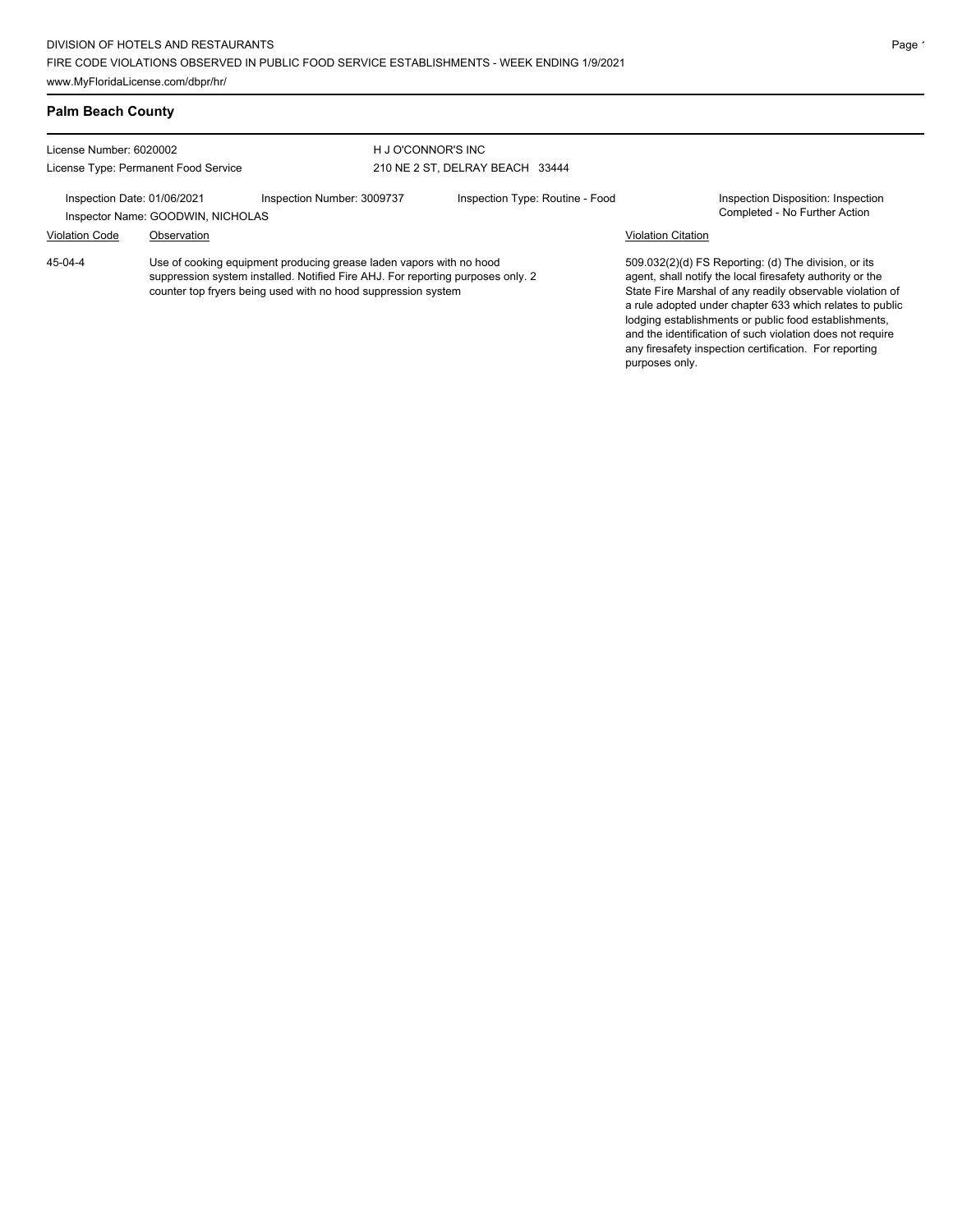## **Pasco County**

| License Number: 6113071<br>License Type: Permanent Food Service                                                                                                                                                                                                                                                                                                                                                                                                                                                   |                               |                                                                                    | <b>BURGER MONGER</b><br>1656 BRUCE B DOWNS BLVD, WESLEY CHAPEL 33543 |  |                                                                                                                                                                                                                                                                                                                                                                                                                                              |                                                                                                                                                                                                             |
|-------------------------------------------------------------------------------------------------------------------------------------------------------------------------------------------------------------------------------------------------------------------------------------------------------------------------------------------------------------------------------------------------------------------------------------------------------------------------------------------------------------------|-------------------------------|------------------------------------------------------------------------------------|----------------------------------------------------------------------|--|----------------------------------------------------------------------------------------------------------------------------------------------------------------------------------------------------------------------------------------------------------------------------------------------------------------------------------------------------------------------------------------------------------------------------------------------|-------------------------------------------------------------------------------------------------------------------------------------------------------------------------------------------------------------|
| Inspection Date: 01/06/2021<br>Inspector Name: COLE, GABRIELLE                                                                                                                                                                                                                                                                                                                                                                                                                                                    |                               | Inspection Number: 3043009                                                         | Inspection Type: Routine - Food                                      |  |                                                                                                                                                                                                                                                                                                                                                                                                                                              | Inspection Disposition: Warning<br><b>Issued</b>                                                                                                                                                            |
| <b>Violation Code</b>                                                                                                                                                                                                                                                                                                                                                                                                                                                                                             | Observation                   |                                                                                    |                                                                      |  | <b>Violation Citation</b>                                                                                                                                                                                                                                                                                                                                                                                                                    |                                                                                                                                                                                                             |
| 45-02-4                                                                                                                                                                                                                                                                                                                                                                                                                                                                                                           | wash sink in back of kitchen. | Portable fire extinguisher gauge in red zone. For reporting purposes only. By hand |                                                                      |  | 509.032(2)(d) FS Reporting: (d) The division, or its<br>agent, shall notify the local firesafety authority or the<br>State Fire Marshal of any readily observable violation of<br>a rule adopted under chapter 633 which relates to public<br>lodging establishments or public food establishments,<br>and the identification of such violation does not require<br>any firesafety inspection certification. For reporting<br>purposes only. |                                                                                                                                                                                                             |
| License Number: 6113117                                                                                                                                                                                                                                                                                                                                                                                                                                                                                           |                               |                                                                                    | <b>SLICE OF LIFE PIZZERIA</b>                                        |  |                                                                                                                                                                                                                                                                                                                                                                                                                                              |                                                                                                                                                                                                             |
| License Type: Permanent Food Service                                                                                                                                                                                                                                                                                                                                                                                                                                                                              |                               |                                                                                    | 9123 LITTLE RD, NEW PORT RICHEY 34654                                |  |                                                                                                                                                                                                                                                                                                                                                                                                                                              |                                                                                                                                                                                                             |
| Inspection Date: 01/04/2021<br>Inspector Name: TORRACO, MARIANNE                                                                                                                                                                                                                                                                                                                                                                                                                                                  |                               | Inspection Number: 2987336                                                         | Inspection Type: Routine - Food                                      |  |                                                                                                                                                                                                                                                                                                                                                                                                                                              | Inspection Disposition: Call Back -<br>Extension given, pending                                                                                                                                             |
| <b>Violation Code</b>                                                                                                                                                                                                                                                                                                                                                                                                                                                                                             | Observation                   |                                                                                    |                                                                      |  | Violation Citation                                                                                                                                                                                                                                                                                                                                                                                                                           |                                                                                                                                                                                                             |
| 49-04-4<br>- From initial inspection : Operator increased restaurant size by obtaining the unit<br>next store to original unit. 2 bathrooms were added, additional seating, coffee bar<br>area and increase in walk in cooler. Seating increased to 86. - From follow-up<br>inspection 2021-01-04: Plans have been submitted and approved but operator has<br>not completed all requirements for the Fire Marshall.<br>Reviewed with Senior Inspector Michele Dahl, 30 days extension given. **Time<br>Extended** |                               |                                                                                    |                                                                      |  |                                                                                                                                                                                                                                                                                                                                                                                                                                              | 61C-1.004(6) FAC Reporting: (6) Attics, basements,<br>boiler rooms, meter rooms, laundry rooms, and storage<br>rooms shall be kept clean and free of debris and<br>flammables. For reporting purposes only. |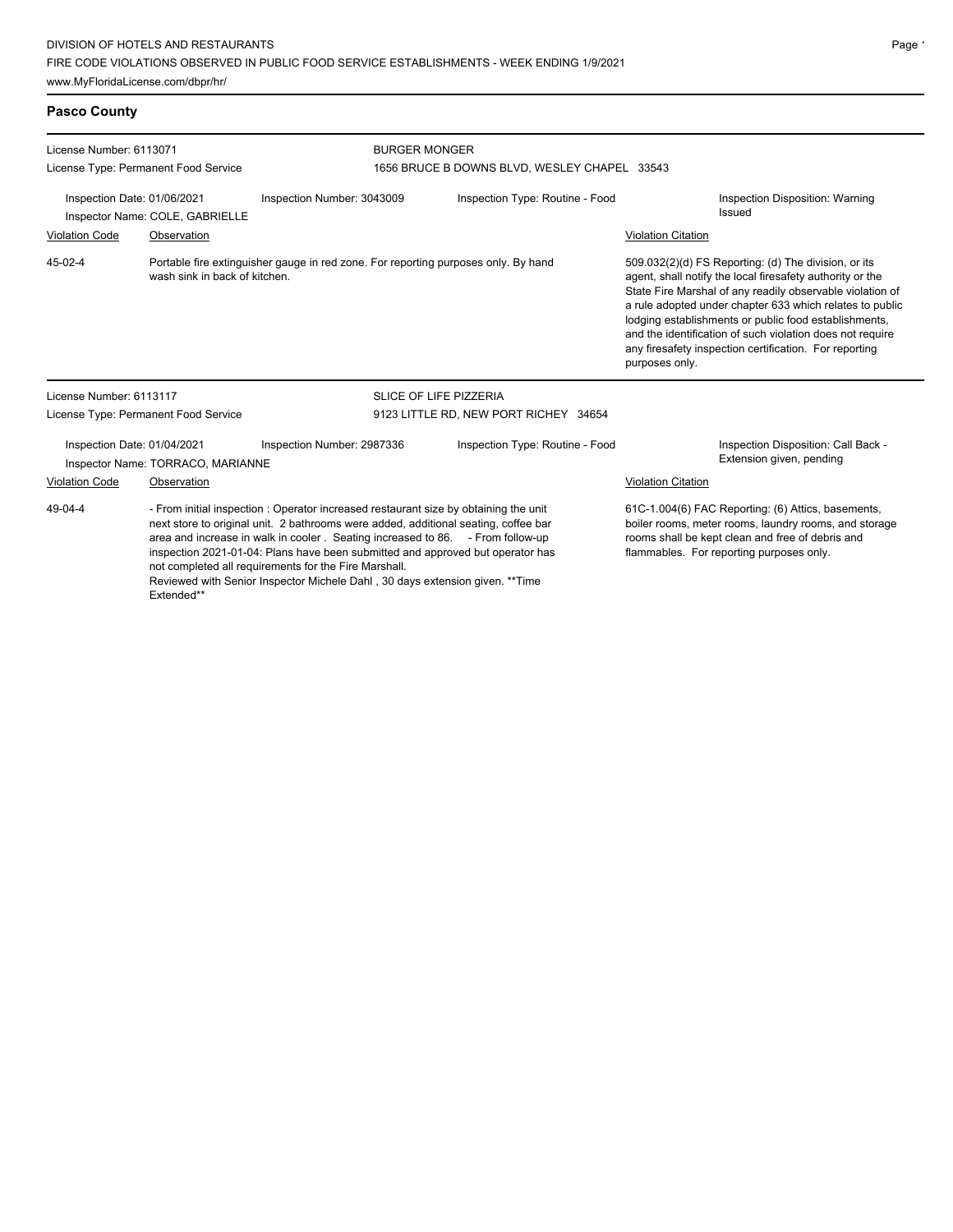# **Pinellas County**

| License Number: 6212607<br>License Type: Permanent Food Service                                       |                                        | LARGO PIZZA LLC<br>11411 STARKEY DR #5, LARGO 33773           |  |                           |                                                                                                                                                                                                                                                                                                                                                                                                                            |
|-------------------------------------------------------------------------------------------------------|----------------------------------------|---------------------------------------------------------------|--|---------------------------|----------------------------------------------------------------------------------------------------------------------------------------------------------------------------------------------------------------------------------------------------------------------------------------------------------------------------------------------------------------------------------------------------------------------------|
| Inspection Date: 01/07/2021<br>Inspector Name: LOZANO, KELVIN<br><b>Violation Code</b><br>Observation |                                        | Inspection Number: 3046880<br>Inspection Type: Routine - Food |  | <b>Violation Citation</b> | Inspection Disposition: Warning<br><b>Issued</b>                                                                                                                                                                                                                                                                                                                                                                           |
| 49-05-4                                                                                               | Increase in seating from 0 to 3 seats. |                                                               |  | purposes only.            | 509.032(2)(d) FS Reporting: (d) The division, or its<br>agent, shall notify the local firesafety authority or the<br>State Fire Marshal of any readily observable violation of<br>a rule adopted under chapter 633 which relates to public<br>lodging establishments or public food establishments,<br>and the identification of such violation does not require<br>any firesafety inspection certification. For reporting |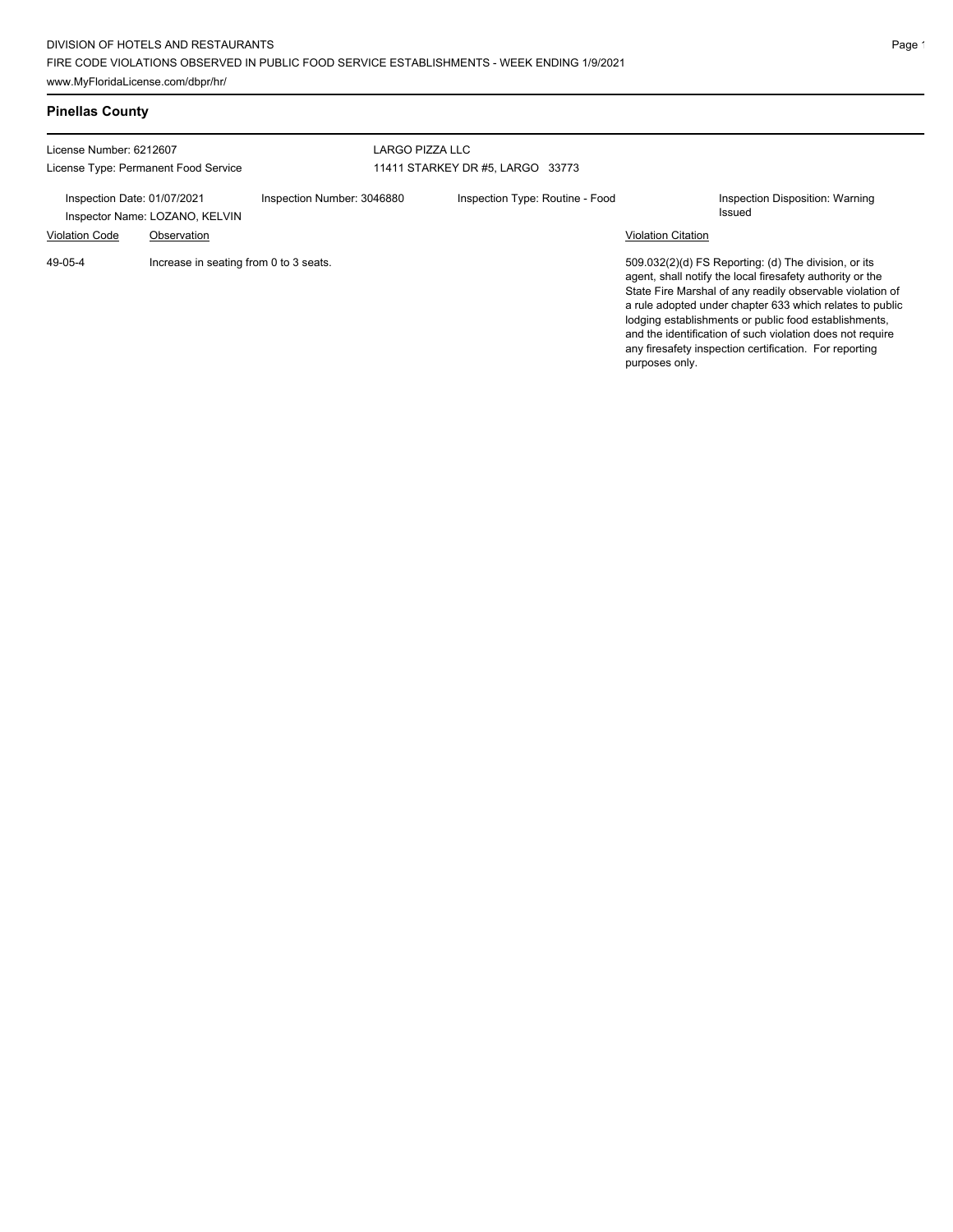## **St. Johns County**

| License Number: 6500513                                                                                                   |                                 |                                                                                                                                                       | <b>BEACHCOMBER RESTAURANT</b><br>2 A ST, SAINT AUGUSTINE BEAC 32080 |                                                                                                                                                                                                                                                                                                                                                                                                                                              |  |  |
|---------------------------------------------------------------------------------------------------------------------------|---------------------------------|-------------------------------------------------------------------------------------------------------------------------------------------------------|---------------------------------------------------------------------|----------------------------------------------------------------------------------------------------------------------------------------------------------------------------------------------------------------------------------------------------------------------------------------------------------------------------------------------------------------------------------------------------------------------------------------------|--|--|
| License Type: Permanent Food Service<br>Inspection Date: 01/04/2021                                                       |                                 | Inspection Number: 3056346                                                                                                                            | Inspection Type: Routine - Food                                     | Inspection Disposition: Inspection                                                                                                                                                                                                                                                                                                                                                                                                           |  |  |
|                                                                                                                           | Inspector Name: FRANCO, RICHARD |                                                                                                                                                       |                                                                     | Completed - No Further Action                                                                                                                                                                                                                                                                                                                                                                                                                |  |  |
| <b>Violation Code</b>                                                                                                     | Observation                     |                                                                                                                                                       |                                                                     | <b>Violation Citation</b>                                                                                                                                                                                                                                                                                                                                                                                                                    |  |  |
| 45-02-4                                                                                                                   |                                 | Portable fire extinguisher gauge in red zone. For reporting purposes only.<br>Fire extinguisher next to kitchen entrance has gauge needle in the red. |                                                                     | 509.032(2)(d) FS Reporting: (d) The division, or its<br>agent, shall notify the local firesafety authority or the<br>State Fire Marshal of any readily observable violation of<br>a rule adopted under chapter 633 which relates to public<br>lodging establishments or public food establishments,<br>and the identification of such violation does not require<br>any firesafety inspection certification. For reporting<br>purposes only. |  |  |
| License Number: 6502331                                                                                                   |                                 |                                                                                                                                                       | <b>GREAT AMERICAN COOKIES MARBLE SLAB CREAMERY</b>                  |                                                                                                                                                                                                                                                                                                                                                                                                                                              |  |  |
| License Type: Permanent Food Service                                                                                      |                                 |                                                                                                                                                       | 935 DURBIN PAVILION DRIVE, SUITE 102, ST. JOHNS 32259               |                                                                                                                                                                                                                                                                                                                                                                                                                                              |  |  |
| Inspection Date: 01/07/2021<br>Inspector Name: GOSAI, MATT                                                                |                                 | Inspection Number: 3033081                                                                                                                            | Inspection Type: Routine - Food                                     | Inspection Disposition: Warning<br><b>Issued</b>                                                                                                                                                                                                                                                                                                                                                                                             |  |  |
| Violation Code                                                                                                            | Observation                     |                                                                                                                                                       |                                                                     | <b>Violation Citation</b>                                                                                                                                                                                                                                                                                                                                                                                                                    |  |  |
| $46 - 01 - 4$<br>Marked exit/path to marked exit blocked. For reporting purposes only.<br>Rear exit blocked by equipment. |                                 |                                                                                                                                                       |                                                                     | 61C-1.004(9) FAC: (9 Reporting: Means of access,<br>including entrances, halls, and stairways, must permit<br>unobstructed travel at all times and shall be clean.<br>ventilated and well-lighted day and night. Hall and stair<br>runners shall be kept in good condition. Railways, as<br>defined in 61C-1.001(23), F.A.C., shall be installed on<br>all stairways and around all porches and steps. For                                   |  |  |

reporting purposes only.